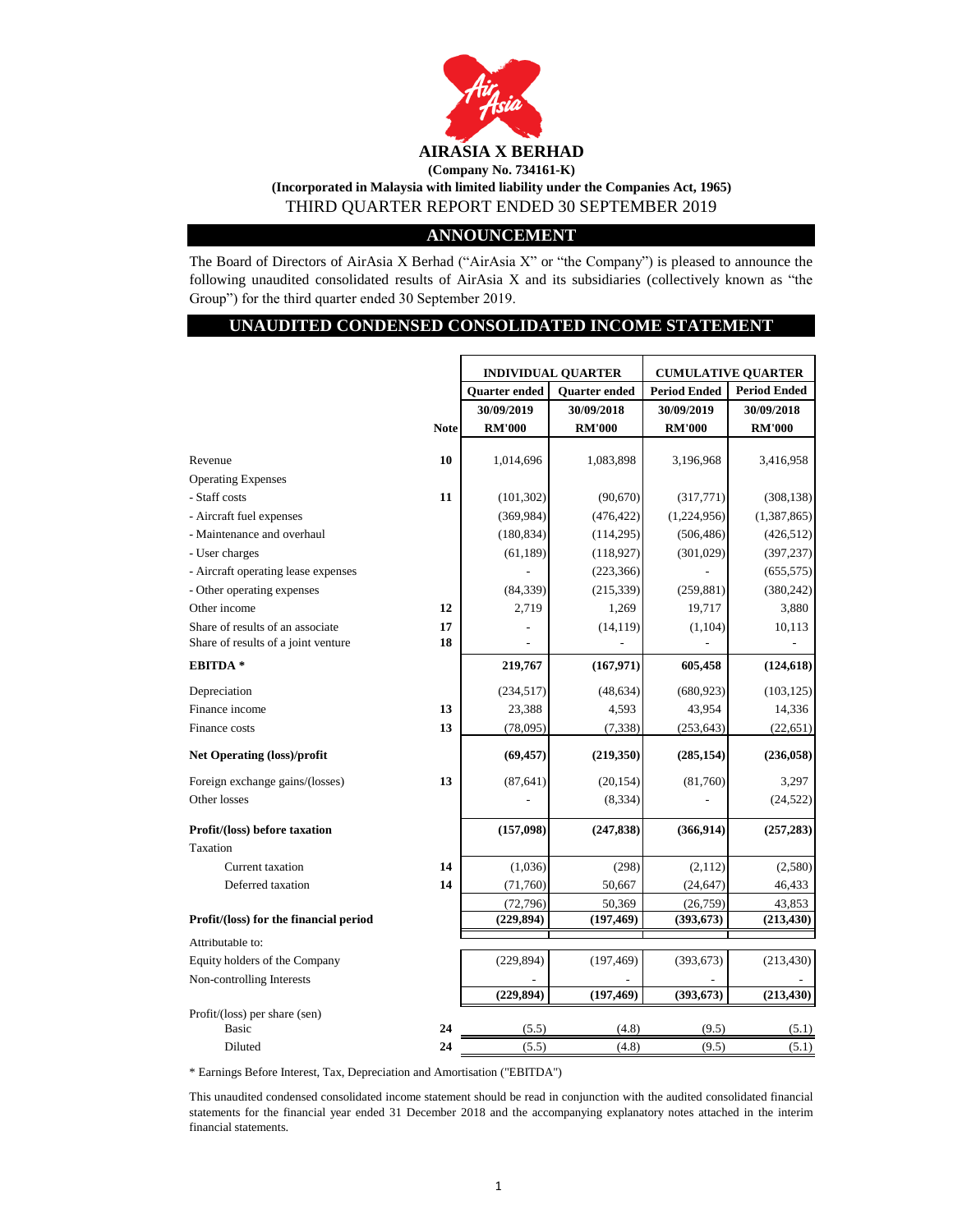

THIRD QUARTER REPORT ENDED 30 SEPTEMBER 2019

## **UNAUDITED CONDENSED CONSOLIDATED STATEMENT OF COMPREHENSIVE INCOME**

|                                                                                                               |               | <b>INDIVIDUAL QUARTER</b>            | <b>CUMULATIVE QUARTER</b> |                     |  |
|---------------------------------------------------------------------------------------------------------------|---------------|--------------------------------------|---------------------------|---------------------|--|
|                                                                                                               |               | <b>Quarter ended   Quarter ended</b> | <b>Period Ended</b>       | <b>Period Ended</b> |  |
|                                                                                                               | 30/09/2019    | 30/09/2018                           | 30/09/2019                | 30/09/2018          |  |
|                                                                                                               | <b>RM'000</b> | <b>RM'000</b>                        | <b>RM'000</b>             | <b>RM'000</b>       |  |
| Profit/(loss) for the financial period                                                                        | (229, 894)    | (197, 469)                           | (393, 673)                | (213, 430)          |  |
| Other comprehensive income/(loss)                                                                             |               |                                      |                           |                     |  |
| Cash flow hedges                                                                                              | (98, 413)     | 13,048                               | 33,389                    | 13,843              |  |
| Foreign currency translation differences                                                                      | (122)         | 12                                   |                           | (74)                |  |
| Total comprehensive income/(loss)<br>for the financial period                                                 | (328, 429)    | (184, 409)                           | (360, 283)                | (199,661)           |  |
| Total comprehensive profit/(loss) attributable<br>To equity holder of the company<br>Non-controlling interest | (328, 429)    | (184, 409)                           | (360, 283)                | (199,661)           |  |
| Total comprehensive income/(loss)<br>for the financial period                                                 | (328, 429)    | (184, 409)                           | (360, 283)                | (199,661)           |  |
|                                                                                                               |               |                                      |                           |                     |  |

This unaudited condensed consolidated income statement should be read in conjunction with the audited consolidated financial statements for the financial year ended 31 December 2018 and the accompanying explanatory notes attached in the interim financial statements. 2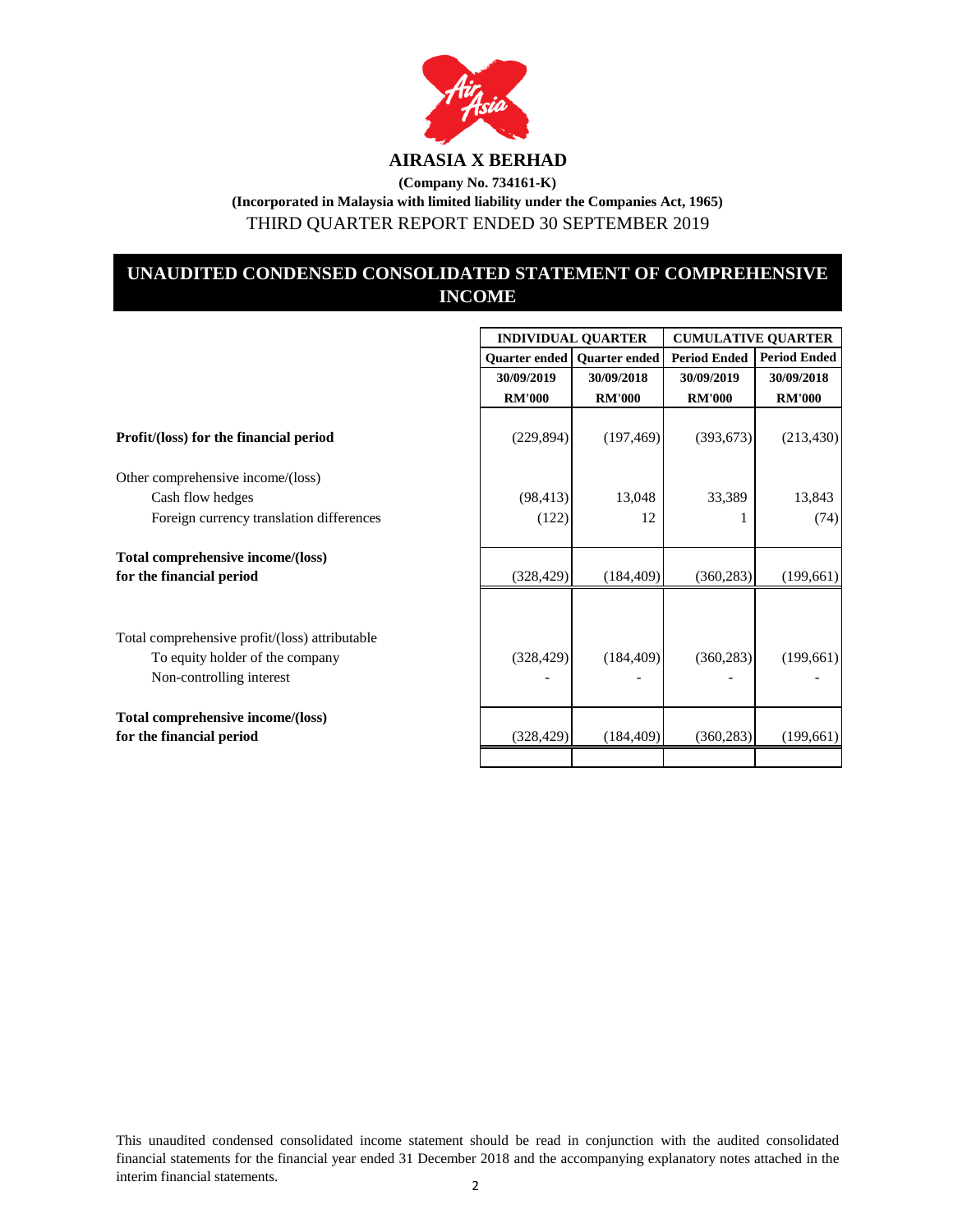

# **(Company No. 734161-K)**

**(Incorporated in Malaysia with limited liability under the Companies Act, 1965)** THIRD QUARTER REPORT ENDED 30 SEPTEMBER 2019

## **UNAUDITED CONDENSED CONSOLIDATED STATEMENT OF FINANCIAL POSITION**

|                                                         |             | <b>Unaudited As At</b> | <b>Audited As At</b> |
|---------------------------------------------------------|-------------|------------------------|----------------------|
|                                                         |             | 30/09/2019             | 31/12/2018           |
|                                                         | <b>Note</b> | <b>RM'000</b>          | <b>RM'000</b>        |
| <b>NON-CURRENT ASSETS</b>                               |             |                        |                      |
| Property, plant & equipment                             | 15          | 608,768                | 624,964              |
| Right of use assets                                     |             | 5,764,010              |                      |
| Investment in an associate                              | 17          |                        |                      |
| Investment in a joint venture                           | 18          |                        |                      |
| Deferred Tax Assets                                     |             | 350,583                | 385,753              |
| Other deposits and prepayments                          | 16          | 2,017,391              | 1,714,195            |
| Amount due from an associate                            |             | 57,803                 | 67,287               |
|                                                         |             | 8,798,555              | 2,792,199            |
| <b>CURRENT ASSETS</b>                                   |             |                        |                      |
| Inventories                                             |             | 13,341                 | 13,257               |
| Trade and other receivables                             | 19          | 209,381                | 189,837              |
| Amount due from an associate                            |             | 97,505                 |                      |
| Amounts due from related parties                        |             | 76,431                 | 48,851               |
| Tax recoverable                                         |             |                        | 806                  |
| Deposits, cash and bank balances                        | 20          | 401,356                | 297,609              |
|                                                         |             | 798,014                | 550,360              |
| Non-current assets held for sale                        |             |                        | 999,012              |
|                                                         |             | 798,014                | 1,549,372            |
| <b>CURRENT LIABILITIES</b>                              |             |                        |                      |
| Sales in advance                                        |             | 702,379                | 676,245              |
| Derivative financial liabilities                        | 21          | 18,640                 | 96,811               |
| Trade and other payables                                | 22          | 723,022                | 1,102,512            |
| Amount due to an associate                              |             |                        | 7,777                |
| Amount due to related parties                           |             | 59,327                 | 97,381               |
| <b>Borrowings</b>                                       | 23          | 806,856                | 192,324              |
|                                                         |             | 2,310,224              | 2,173,050            |
|                                                         |             |                        |                      |
| <b>Net Current Liabilities</b>                          |             | (1,512,210)            | (623, 678)           |
| <b>NON-CURRENT LIABILITIES</b>                          |             |                        |                      |
| Derivative financial liabilities                        | 21          | 67,914                 | 33,675               |
| Trade and other payables                                | 22          | 53,261                 | 52,767               |
| <b>Borrowings</b><br>Provision for aircraft maintenance | 23          | 5,447,365              | 494,728              |
|                                                         |             | 1,504,426              | 1,013,689            |
|                                                         |             | 7,072,966              | 1,594,859            |
|                                                         |             | 213,379                | 573,662              |
| <b>CAPITAL AND RESERVES</b>                             |             |                        |                      |
| Share capital                                           |             | 1,534,043              | 1,534,043            |
| Warrant reserve                                         |             | 62,222                 | 62,222               |
| Other reserves                                          |             | (65,780)               | (99, 169)            |
| Currency translation reserve                            |             | 30                     | 29                   |
| <b>Accumulated losses</b>                               |             | (1,317,136)            | (923, 463)           |
| <b>Shareholders' equity</b>                             |             | 213,379                | 573,662              |

This unaudited condensed consolidated income statement should be read in conjunction with the audited consolidated financial statements for the financial year ended 31 December 2018 and the accompanying explanatory notes attached in the interim financial statements.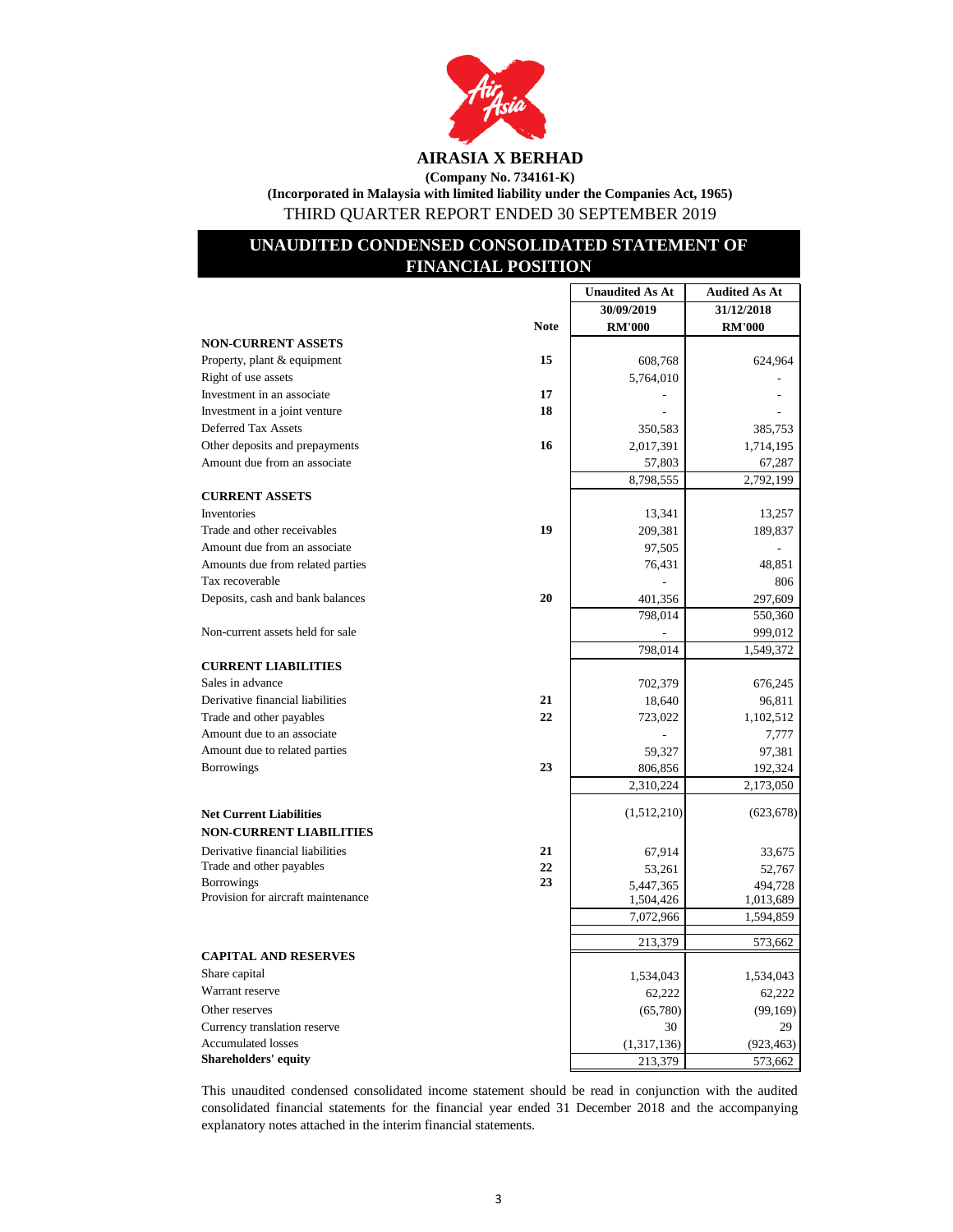

# **UNAUDITED CONDENSED CONSOLIDATED STATEMENT OF CHANGES IN EQUITY**

| <b>Issued and fully paid</b>               |               |                          |                          |                  |                 |                                      |               |  |
|--------------------------------------------|---------------|--------------------------|--------------------------|------------------|-----------------|--------------------------------------|---------------|--|
|                                            |               | ordinary shares          |                          |                  |                 |                                      |               |  |
| of RM0.15 each                             |               |                          |                          |                  |                 |                                      |               |  |
|                                            |               |                          |                          | <b>Cash Flow</b> | <b>Currency</b> |                                      |               |  |
|                                            | <b>Number</b> | <b>Nominal</b>           | <b>Warrant</b>           |                  |                 | <b>Hedge Translation Accumulated</b> | <b>Total</b>  |  |
|                                            | of shares     | <b>Value</b>             | <b>Reserve</b>           | <b>Reserve</b>   | <b>Reserve</b>  | <b>Losses</b>                        | <b>Equity</b> |  |
|                                            | 000           | <b>RM'000</b>            | <b>RM'000</b>            | <b>RM'000</b>    | <b>RM'000</b>   | <b>RM'000</b>                        | <b>RM'000</b> |  |
| At 1 January 2019                          | 4,148,148     | 1,534,043                | 62,222                   | (99,169)         | 29              | (923, 463)                           | 573,662       |  |
| Net profit/(loss) for the financial period |               |                          |                          |                  |                 | (393, 673)                           | (393, 673)    |  |
| Other comprehensive income/(loss)          | -             | $\overline{\phantom{a}}$ | $\overline{\phantom{a}}$ | 33,389           |                 |                                      | 33,390        |  |
| Total comprehensive income/(loss)          |               |                          |                          | 33,389           |                 | (393, 673)                           | (360, 283)    |  |
| At 30 September 2019                       | 4,148,148     | 1,534,043                | 62,222                   | (65,780)         | 30              | (1,317,136)                          | 213,379       |  |
| At 1 January 2018                          | 4,148,148     | 1,534,043                | 62,222                   | (795)            | 178             | (621,981)                            | 973,667       |  |
| Net profit/(loss) for the financial period |               |                          |                          |                  | -               | (213, 430)                           | (213, 430)    |  |
| Other comprehensive income/(loss)          |               |                          | $\overline{\phantom{a}}$ | 13,843           | (74)            |                                      | 13,769        |  |
| Total comprehensive income/(loss)          | ۰             |                          |                          | 13,843           | (74)            | (213, 430)                           | (199, 661)    |  |
| At 30 September 2018                       | 4,148,148     | 1,534,043                | 62,222                   | 13,048           | 104             | (835, 411)                           | 774,006       |  |

This unaudited condensed consolidated income statement should be read in conjunction with the audited consolidated financial statements for the financial year ended 31 December 2018 and the accompanying explanatory notes attached in the interim financial statements.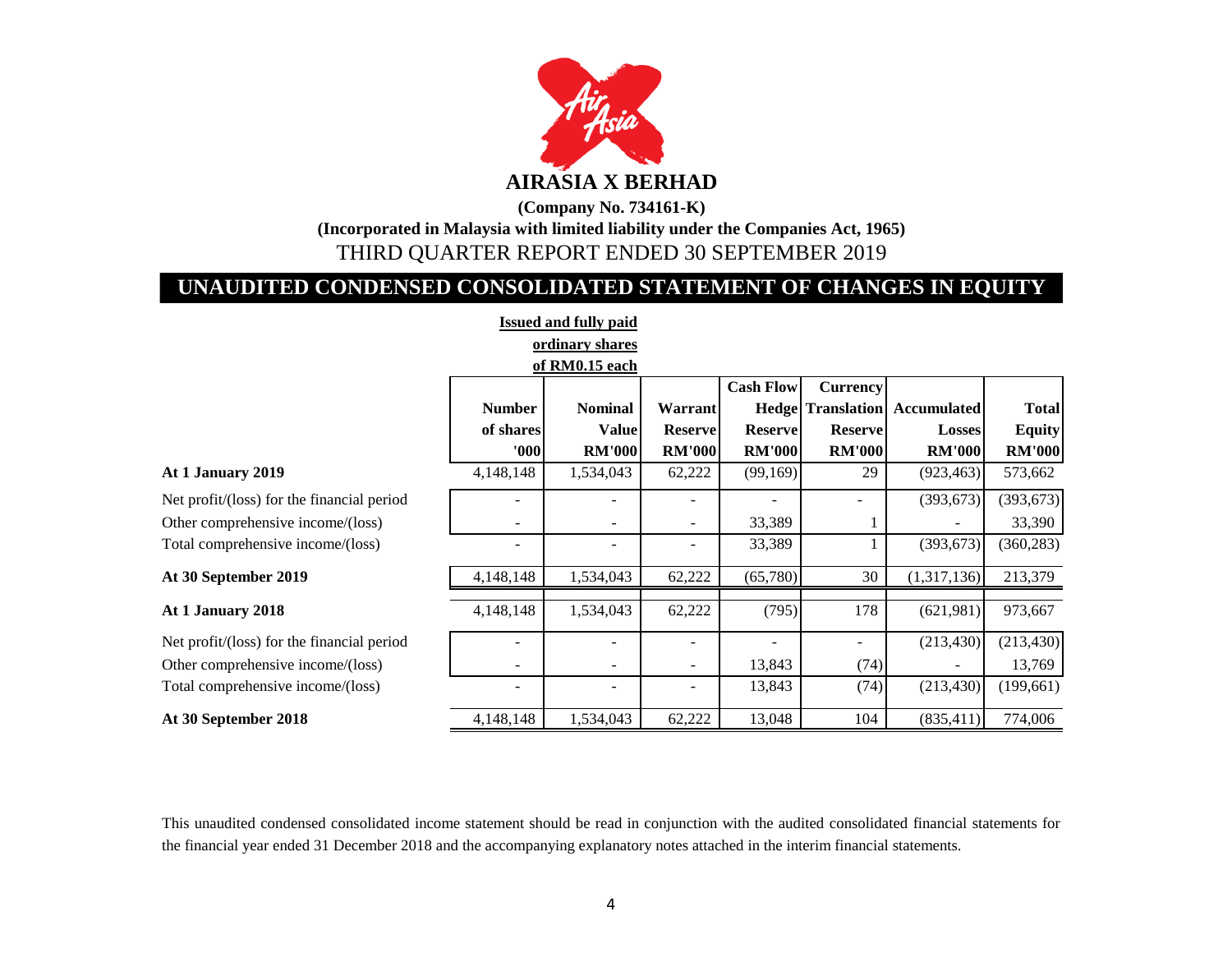

THIRD QUARTER REPORT ENDED 30 SEPTEMBER 2019

## **UNAUDITED CONDENSED CONSOLIDATED CASH FLOW STATEMENTS**

|                                                           | <b>Period Ended</b> | <b>Period Ended</b> |
|-----------------------------------------------------------|---------------------|---------------------|
|                                                           | 30/09/2019          | 30/09/2018          |
| <b>Note</b>                                               | <b>RM'000</b>       | <b>RM'000</b>       |
| <b>CASH FLOWS FROM OPERATING ACTIVITIES</b>               |                     |                     |
| Profit/(Loss) before tax                                  | (366, 914)          | (257, 283)          |
| Adjustments:                                              |                     |                     |
| Property, plant and equipment                             |                     |                     |
| - Depreciation                                            | 680,923             | 103,125             |
| - Write-off                                               | 10                  | 7,801               |
| - Loss on disposal                                        | 90,418              |                     |
| Allowance for impairment of receivables                   |                     | 132,194             |
| Finance cost                                              | 229,048             | 22,651              |
| Finance income                                            | (13,048)            | (14, 336)           |
| Discounting of interest on deposits                       | (6,311)             |                     |
| Fair value loss on derivative financial instruments       |                     | 24,522              |
| Share of results of an associate                          | 1,104               | (10, 113)           |
| Net unrealised foreign exchange gains/(loss)              | 80,766              | 6,461               |
|                                                           | 695,996             | 15,022              |
|                                                           |                     |                     |
| Changes in working capital:                               |                     |                     |
| Inventories                                               | (84)                | (2,928)             |
| Trade and other receivables                               | 22,528              | 48,614              |
| Related parties balances                                  | (153,207)           | (45, 426)           |
| Trade and other payables                                  | (239, 872)          | 202,643             |
| Sales in advance                                          | 26,134              | (64,290)            |
| <b>Cash from operations</b>                               | 351,495             | 153,635             |
| Finance costs paid                                        | (5,083)             | (23,259)            |
| Interest received                                         | 7,172               | 14,176              |
| Tax paid                                                  | (676)               | (2,674)             |
| Net cash generated from operating activities              | 352,908             | 141,878             |
|                                                           |                     |                     |
| <b>CASH FLOWS FROM INVESTING ACTIVITIES</b>               |                     |                     |
| Property, plant and equipment                             |                     |                     |
| - Additions                                               | (20, 474)           | (162,902)           |
| - Proceeds from disposal of property, plant and equipment | 908,594             |                     |
| Additional subscription of shares in associates           | (1,104)             |                     |
| Net cash generated from/(used in) investing activities    | 887,016             | (162,902)           |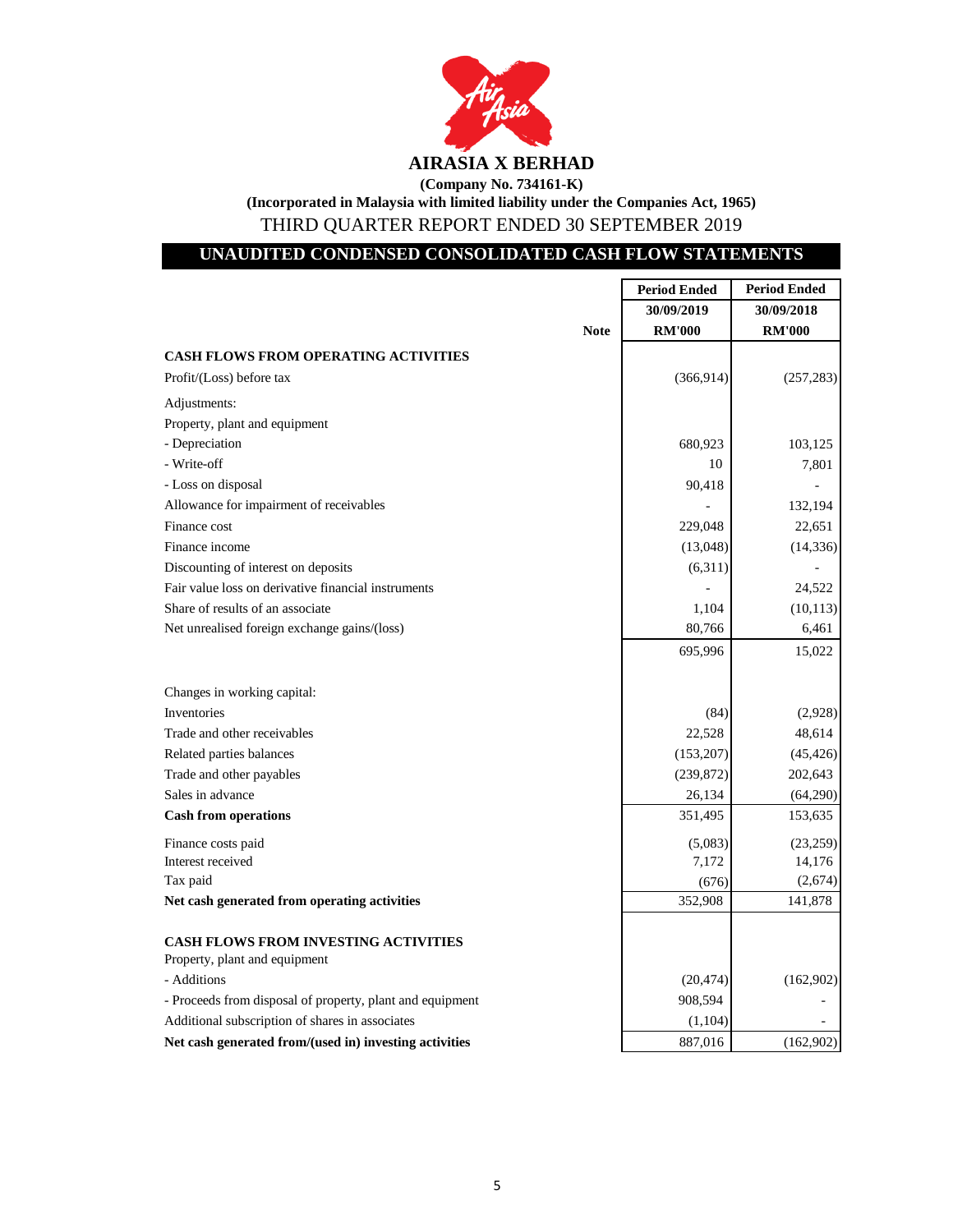

## **UNAUDITED CONDENSED CONSOLIDATED CASH FLOW STATEMENTS (CONT'D.)**

|                                               | <b>Period Ended</b> | <b>Period Ended</b> |
|-----------------------------------------------|---------------------|---------------------|
|                                               | 30/09/2019          | 30/09/2018          |
| <b>Note</b>                                   | <b>RM'000</b>       | <b>RM'000</b>       |
| <b>CASH FLOWS FROM FINANCING ACTIVITIES</b>   |                     |                     |
| Repayments of term loans and hire purchase    | (363, 427)          | (138,962)           |
| Repayments of lease liabilities               | (550, 226)          |                     |
| Interest paid                                 | (223,965)           |                     |
| Deposits pledged as securities                | (455)               | (3,427)             |
| Net cash used in financing activities         | (1, 138, 073)       | (142, 389)          |
|                                               |                     |                     |
| <b>NET INCREASE FOR THE FINANCIAL PERIOD</b>  | 101,851             | (163, 413)          |
|                                               |                     |                     |
| <b>CURRENCY TRANSLATION DIFFERENCES</b>       | 1,441               | (7,103)             |
|                                               |                     |                     |
| CASH AND CASH EQUIVALENTS AT BEGINNING OF THE |                     |                     |
| <b>FINANCIAL PERIOD</b>                       | 252,604             | 391,447             |
| CASH AND CASH EQUIVALENTS AT END OF THE       |                     |                     |
| <b>FINANCIAL PERIOD</b><br>20                 | 355,896             | 220,931             |

This unaudited condensed consolidated income statement should be read in conjunction with the audited consolidated financial statements for the financial year ended 31 December 2018 and the accompanying explanatory notes attached in the interim financial statements.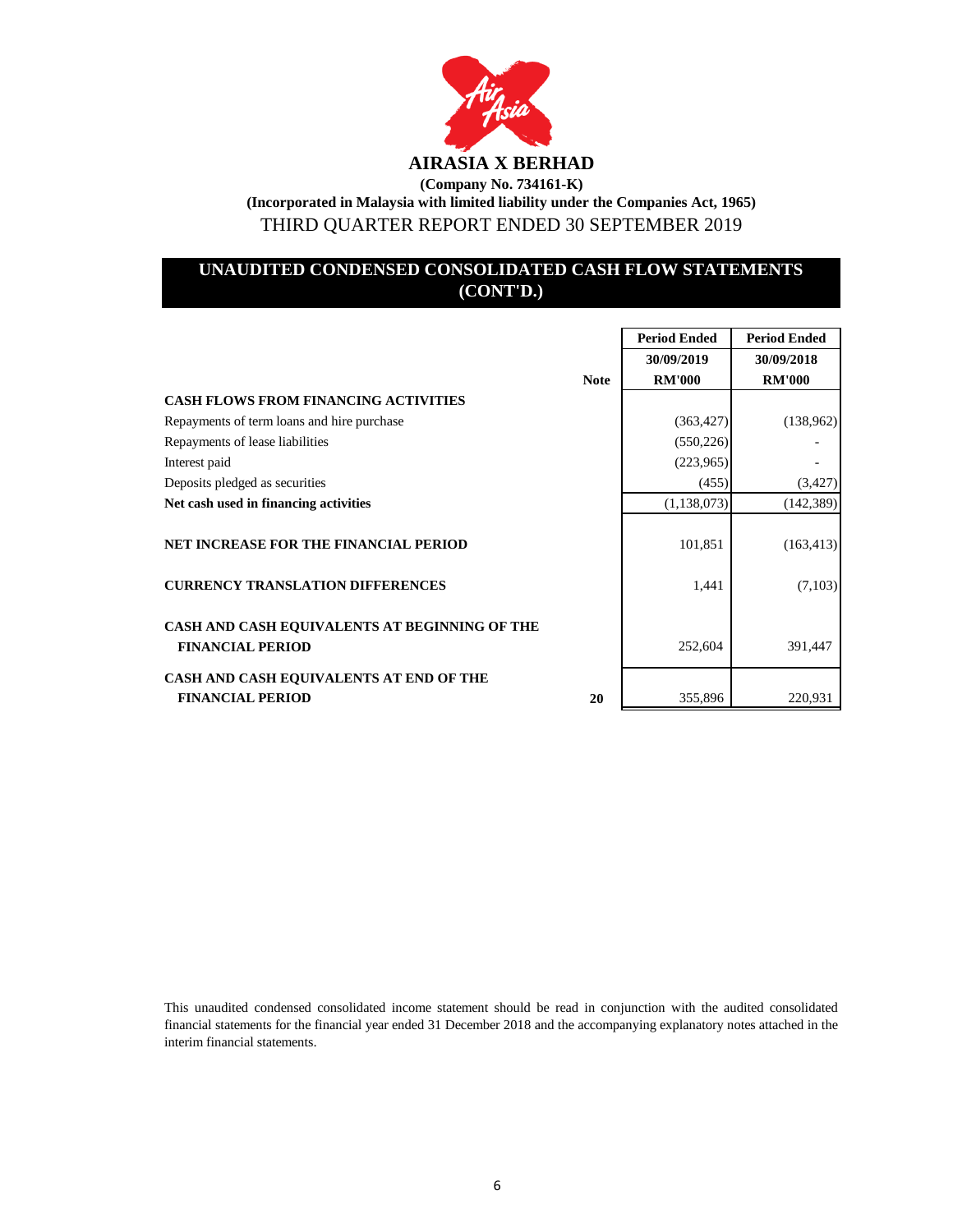

## **(Company No. 734161-K)**

**(Incorporated in Malaysia with limited liability under the Companies Act, 1965)** THIRD QUARTER REPORT ENDED 30 SEPTEMBER 2019

## **KEY OPERATING STATISTICS - 30 SEPTEMBER 2019**

**Performance indicator for current quarter against the same quarter last year**

| <b>Quarter Ended: 30 September</b>       | Jul - Sep 2019 | <b>Jul - Sep 2018</b> | <b>Changes Y-O-Y</b> |
|------------------------------------------|----------------|-----------------------|----------------------|
|                                          |                |                       |                      |
| Seat capacity                            | 1,834,613      | 1,892,163             | $-3%$                |
| Passengers carried                       | 1,488,657      | 1,511,625             | $-2\%$               |
| Load factor                              | 81%            | 80%                   | 1%                   |
| RPK (millions)                           | 6,894          | 7,005                 | $-2\%$               |
| ASK (millions)                           | 8,520          | 8,806                 | $-3%$                |
| Average passenger fare (RM)              | 464            | 473                   | $-2\%$               |
| Ancillary revenue per passenger (RM)     | 160            | 167                   | $-4%$                |
| Revenue per ASK (sen)                    | 11.91          | 12.32                 | $-3%$                |
| Revenue per ASK $(US\varphi)$            | 2.86           | 2.99                  | $-5%$                |
| Cost per ASK (sen)                       | 12.11          | 14.62                 | $-17%$               |
| Cost per ASK $(US\varphi)$               | 2.91           | 3.57                  | $-19%$               |
| Cost per ASK (sen) - excluding fuel      | 7.77           | 9.21                  | $-16%$               |
| Cost per ASK $(US\phi)$ - excluding fuel | 1.86           | 2.25                  | $-17%$               |
| Aircraft (end of period)                 | 38             | 32                    | 19%                  |
| Average sector length (km)               | 4,697          | 4,701                 | 0%                   |
| Sectors flown                            | 4,879          | 5,019                 | $-3\%$               |
| Fuel consumed (Barrels)                  | 1,219,301      | 1,275,324             | $-4%$                |
| Average fuel price (USD/Barrel)          | 73             | 91                    | $-20%$               |
| Average Exchange Rate (USD/MYR)          | 4.1672         | 4.0908                | 2%                   |

## **Definitions and calculation methodology**

| RPK (Revenue Passenger Kilometres) | Number of passengers carried multiplied by distance flown      |
|------------------------------------|----------------------------------------------------------------|
| ASK (Available Seat Kilometres)    | Total available seats multiplied by the distance flown         |
| Revenue per ASK                    | Total revenue divided by ASK                                   |
| Cost per ASK                       | Total expenses before interest and tax divided by ASK          |
| Cost per ASK - excluding fuel      | Costs, as defined above, less fuel expenses, divided by ASK    |
| Average passenger fare             | Total schedule flight revenue, divided by number of passengers |
|                                    |                                                                |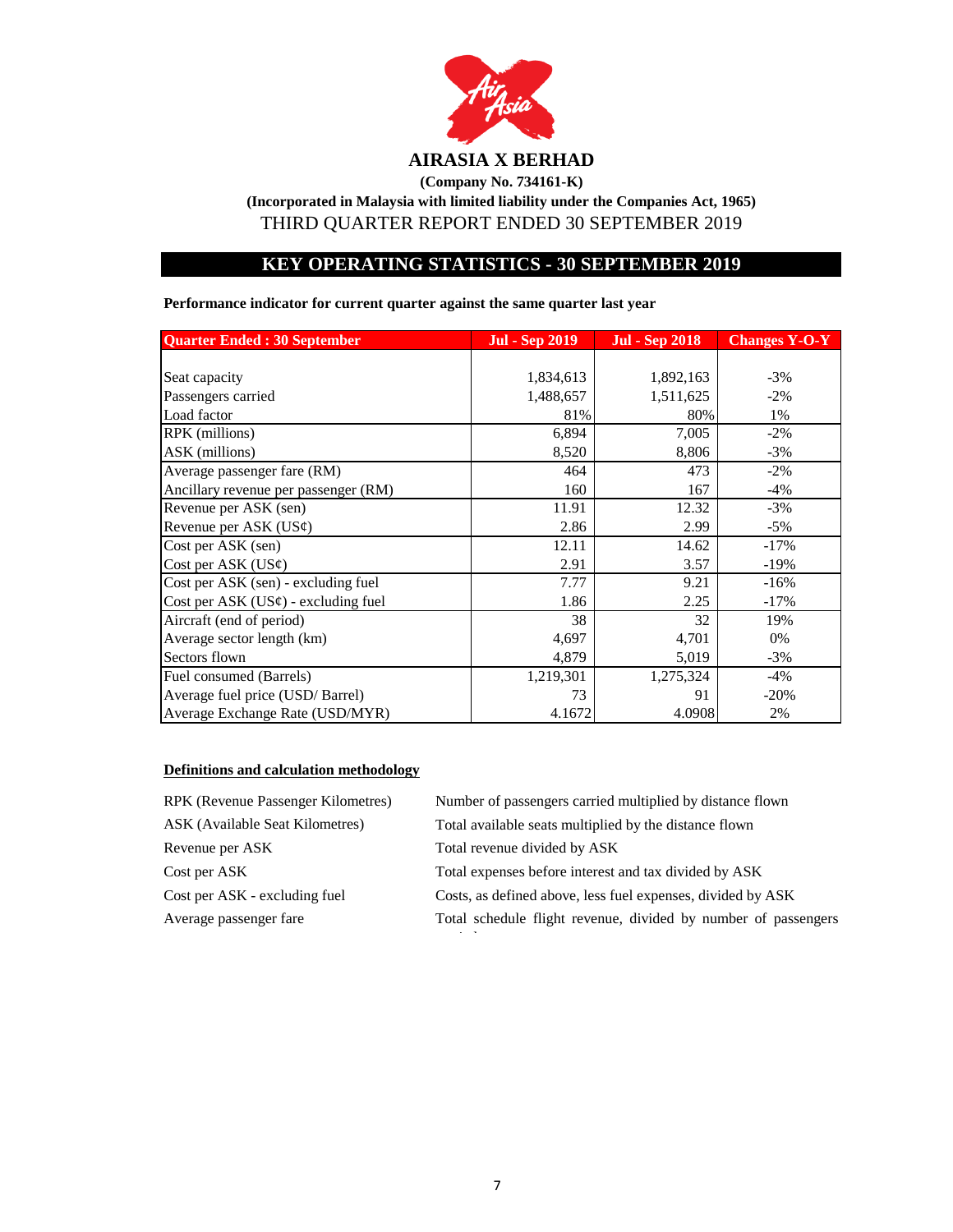

# **(Incorporated in Malaysia with limited liability under the Companies Act, 1965)**

THIRD QUARTER REPORT ENDED 30 SEPTEMBER 2019

### **NOTES TO THE UNAUDITED ACCOUNTS - 30 SEPTEMBER 2019**

#### **1. Basis of preparation**

The interim financial report is unaudited and has been prepared in accordance with Malaysian Financial Reporting Standard ("MFRS") 134: "Interim Financial Reporting" and paragraph 9.22 and Appendix 9B of the Bursa Malaysia Securities Berhad ("Bursa Malaysia") Listing Requirements.

The interim financial statements should be read in conjunction with the audited consolidated financial statements for the financial year ended 31 December 2018.

For comparison purposes, the consolidated income statement for the quarter and period ended 30 September 2019 based on presentation in the audited financial statements, which is in line with the requirements of MFRS 134: Interim Financial Reporting, will be as follows:

|                                        |             | <b>INDIVIDUAL QUARTER</b> |                      | <b>CUMULATIVE QUARTER</b> |                     |  |
|----------------------------------------|-------------|---------------------------|----------------------|---------------------------|---------------------|--|
|                                        |             | <b>Quarter ended</b>      | <b>Ouarter</b> ended | <b>Period Ended</b>       | <b>Period Ended</b> |  |
|                                        |             | 30/09/2019                | 30/09/2018           | 30/09/2019                | 30/09/2018          |  |
|                                        | <b>Note</b> | <b>RM'000</b>             | <b>RM'000</b>        | <b>RM'000</b>             | <b>RM'000</b>       |  |
|                                        |             |                           |                      |                           |                     |  |
| Revenue                                | 10          | 1,014,696                 | 1,083,898            | 3,196,968                 | 3,416,958           |  |
| <b>Operating Expenses</b>              |             |                           |                      |                           |                     |  |
| - Staff costs                          | 11          | (101, 302)                | (90,670)             | (317,771)                 | (308, 138)          |  |
| - Depreciation                         |             | (234, 517)                | (48, 634)            | (680, 923)                | (103, 125)          |  |
| - Aircraft fuel expenses               |             | (369, 984)                | (476, 422)           | (1,224,956)               | (1,387,865)         |  |
| - Maintenance and overhaul             |             | (180, 834)                | (114, 295)           | (506, 486)                | (426,512)           |  |
| - User charges                         |             | (61, 189)                 | (118,927)            | (301, 029)                | (397, 237)          |  |
| - Aircraft operating lease expenses    |             |                           | (223, 366)           |                           | (655, 575)          |  |
| - Other operating expenses             |             | (84, 339)                 | (215, 339)           | (259, 881)                | (380, 242)          |  |
| Other income                           | 12          | 2,719                     | 1,269                | 19,717                    | 3,880               |  |
| <b>Operating profit/(loss)</b>         |             | (14,750)                  | (202, 486)           | (74, 361)                 | (237, 856)          |  |
| Finance income                         | 13          | 23,388                    | 4,593                | 43,954                    | 14,336              |  |
| Finance costs                          | 13          | (78,095)                  | (7, 338)             | (253, 643)                | (22, 651)           |  |
| Net operating profit/(loss)            |             | (69, 457)                 | (205, 231)           | (284, 050)                | (246, 171)          |  |
| Foreign exchange gains/(losses)        | 13          | (87, 641)                 | (20, 154)            | (81,760)                  | 3,297               |  |
| Share of results of an associate       | 17          |                           | (14, 119)            | (1, 104)                  | 10,113              |  |
| Share of results of a joint venture    | 18          |                           |                      |                           |                     |  |
| Other losses                           |             |                           | (8, 334)             |                           | (24, 522)           |  |
| Profit/(Loss) before taxation          |             | (157,098)                 | (247, 838)           | (366, 914)                | (257, 283)          |  |
| <b>Taxation</b>                        |             |                           |                      |                           |                     |  |
| Current taxation                       | 14          | (1,036)                   | (298)                | (2,112)                   | (2,580)             |  |
| Deferred taxation                      | 14          | (71,760)                  | 50,667               | (24, 647)                 | 46,433              |  |
|                                        |             | (72, 796)                 | 50,369               | (26,759)                  | 43,853              |  |
| Profit/(loss) for the financial period |             | (229, 894)                | (197, 469)           | (393, 673)                | (213, 430)          |  |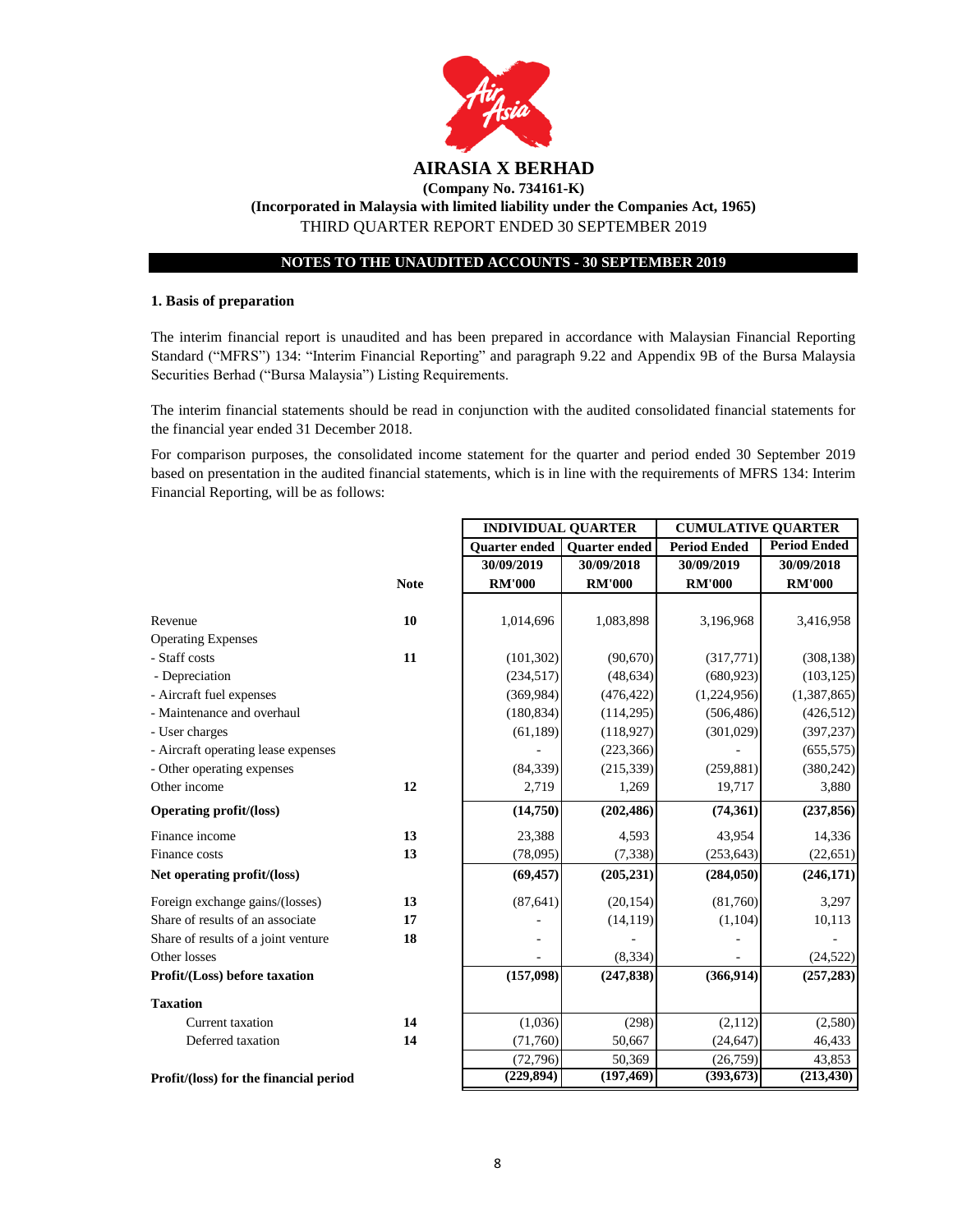

#### **NOTES TO THE UNAUDITED ACCOUNTS - 30 SEPTEMBER 2019**

#### **2. Summary of significant accounting policies**

The accounting policies adopted in the preparation of the interim condensed consolidated financial statements are consistent with those followed in the preparation of the Group's annual consolidated financial statements for the year ended 31 December 2018, except for the adoption of MFRS 16 Lease which is effective as of 1 January 2019. The Group did not early adopt any new standards, interpretation or amendment that has been issued but is not yet effective.

At the beginning of the current financial year, the Group and the Company have adopted MFRS 16: Leases. MFRS 16 will replace MFRS 117 Leases, IC Interpretation 4 Determining whether an Arrangement contains a Lease, IC Interpretation 115 Operating Lease-Incentives and IC Interpretation 127 Evaluating the Substance of Transactions Involving the Legal Form of a Lease. MFRS 16 sets out the principles for the recognition, measurement, presentation and disclosure of leases and requires lessees to account for all leases under a single on-balance sheet model similar to the accounting for finance leases under MFRS 117.

MFRS 16 has been adopted by the Group as at 1 January 2019 using the modified retrospective method of adoption which measures the lease liabilities based on the present value of future lease payments calculated using the incremental borrowing rate and exchange rate at date of transition. Lease payments would be split into principal and interest payments, using the effective interest method.

Correspondingly, the right-of-use ("ROU") assets will be the present value of the liability at the commencement date of the lease, adding any directly attributable costs. The ROU asset will be depreciated on a straight-line basis over the shorter of the lease term and useful life of the leased asset.

The Group elected to use the transition practical expedient allowing the standard to be applied only to contracts that were previously identified as leases applying MFRS 117 and IFRIC 4 at the date of initial application. The Group also elected to use the recognition exemptions for lease contracts that, at the commencement date, have a lease term of 12 months or less and do not contain a purchase option ('short-term leases'), and lease contracts for which the underlying asset is of low value ('low-value assets'). As the modified retrospective method of adoption is applied, comparative figures are not restated.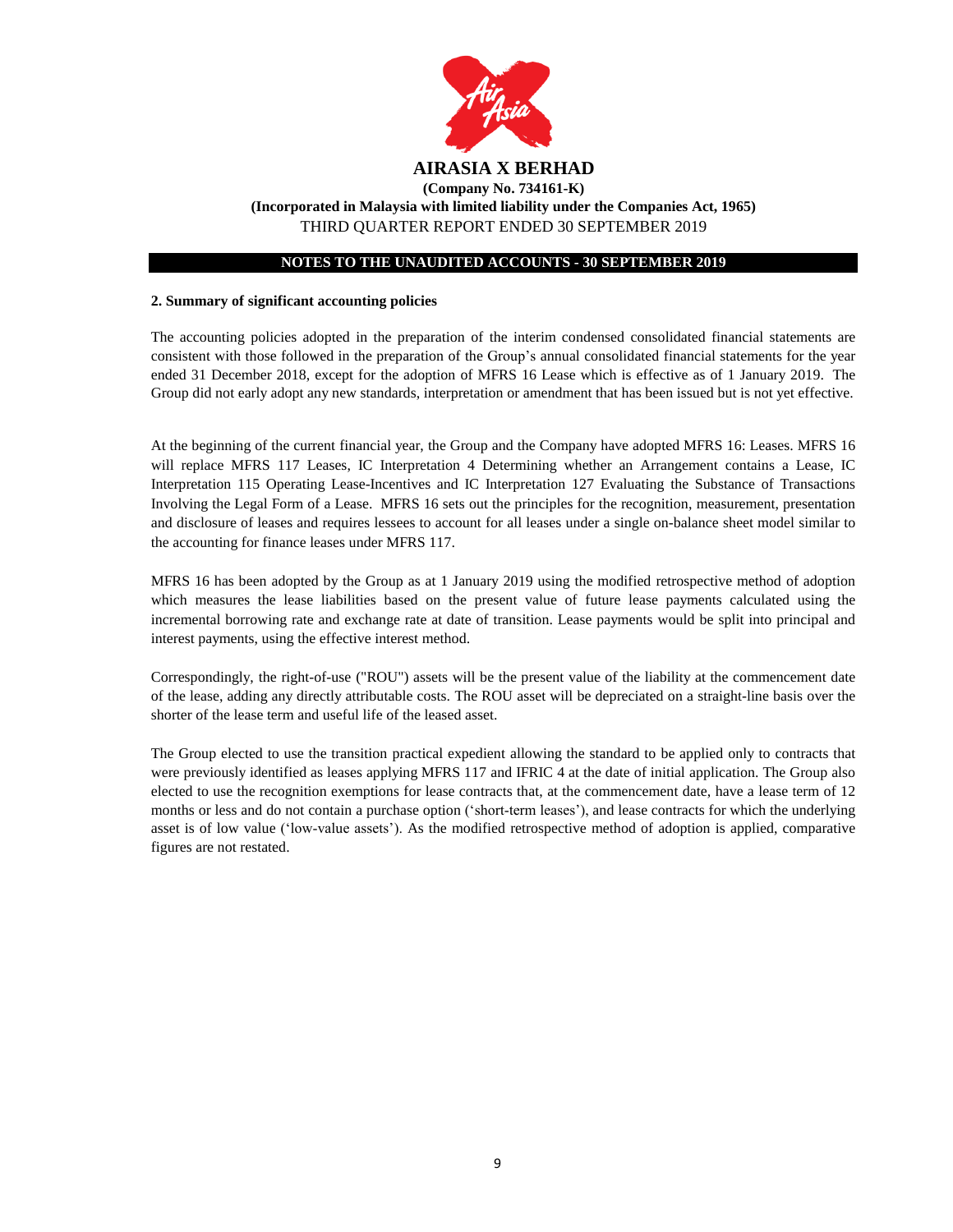

#### **NOTES TO THE UNAUDITED ACCOUNTS - 30 SEPTEMBER 2019**

The adoption of MFRS 16 has the following impact on the unaudited consolidated financial statements for the quarter ended 30 September 2019.

|                          | <b>Unaudited</b><br>30/09/2019<br><b>Normalised</b><br><b>RM'000</b> | <b>Impact of</b><br><b>MFRS 16</b><br>adoption<br><b>RM'000</b> | <b>Unaudited</b><br>30/09/2019<br>with adoption<br>of MFRS 16<br><b>RM'000</b> |
|--------------------------|----------------------------------------------------------------------|-----------------------------------------------------------------|--------------------------------------------------------------------------------|
| Right of use assets      |                                                                      | 5,764,010                                                       | 5,764,010                                                                      |
| Lease liabilities        |                                                                      | 5,929,829                                                       | 5,929,829                                                                      |
|                          |                                                                      |                                                                 |                                                                                |
| Depreciation             | (10,281)                                                             | (224, 236)                                                      | (234,517)                                                                      |
| Aircraft operating lease | (263, 840)                                                           | 263,840                                                         |                                                                                |
| Other operating expenses | (85,179)                                                             | 840                                                             | (84, 339)                                                                      |
| Finance costs            | (6, 443)                                                             | (71,652)                                                        | (78,095)                                                                       |
| Foreign exchange loss    | (14, 646)                                                            | (72,995)                                                        | (87, 641)                                                                      |
|                          | (380, 389)                                                           | (104, 203)                                                      | (484, 592)                                                                     |

#### **3. Auditors' report on preceding annual financial statements**

The auditors have expressed an unqualified opinion on the audited Group's statutory financial statements for the financial year ended 31 December 2018 in their report dated 28 March 2019.

#### **4. Seasonality of operations**

AirAsia X is primarily involved in the provision of air transportation services and thus, is subject to seasonal demand for air travel. Passengers carried recorded in the 3Q 2019 declined by 2% year-on-year ("YoY") at 1,488,657 passengers while Passenger Load Factor ("PLF") stood at 81%.

#### **5. Unusual items due to their nature, size or incidence**

There were no unusual items affecting assets, liabilities, equity, net income or cash flows during the current quarter and financial period.

#### **6. Changes in estimates**

There were no changes in estimates that have had material effect on the results of current quarter and financial period.

#### **7. Capital and reserves**

There was no issuance of shares during the current quarter. Total issued and paid up share capital as at 30 September 2019 is 1,534,043,217 (30 September 2018: RM1,534,043,217).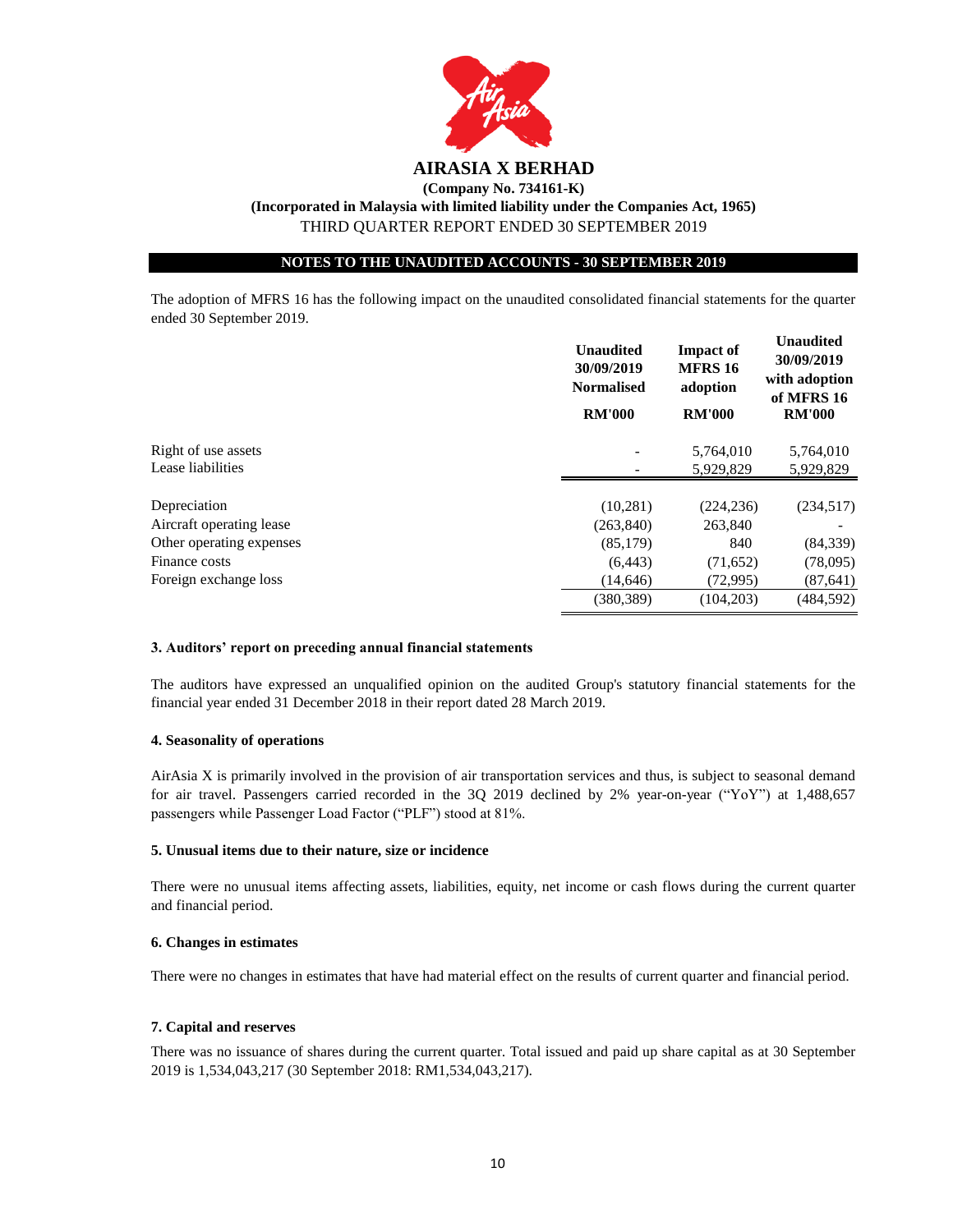

THIRD QUARTER REPORT ENDED 30 SEPTEMBER 2019

#### **NOTES TO THE UNAUDITED ACCOUNTS - 30 SEPTEMBER 2019**

#### **8. Dividend paid**

No dividends were declared, approved or paid during the quarter ended 30 September 2019.

#### **9. Segment reporting**

Operating segments are reported in a manner consistent with the internal management reporting provided to the chief operating decision maker, which is the Group's Chief Executive Officer ("GCEO"). The GCEO considers the business from a geographical perspective. The operating segments have been identified by each Air Operator Certificate ("AOC") held under the AirAsia brand, and are categorised as Malaysia, Thailand and Indonesia.

The GCEO assesses the performance of the operating segments based on revenue and net operating profit.

Reconciliation to the reportable segments relates to the elimination of the associate and joint venture companies.

The segment information provided to the GCEO for the reportable segments are as follows:

|                                                           | <b>Malaysia</b> | <b>Thailand</b> | <b>Indonesia</b> | <b>Elimination</b><br><b>Adjustments</b> | <b>Total</b>  |
|-----------------------------------------------------------|-----------------|-----------------|------------------|------------------------------------------|---------------|
|                                                           | <b>RM'000</b>   | <b>RM'000</b>   | <b>RM'000</b>    | <b>RM'000</b>                            | <b>RM'000</b> |
| Quarter ended 30 September 2019<br><b>Segment results</b> |                 |                 |                  |                                          |               |
| Revenue                                                   | 1,014,696       | 382,021         | 48,092           | (86, 333)                                | 1,358,476     |
| Operating expenses                                        |                 |                 |                  |                                          |               |
| - Staff costs                                             | (101, 302)      | (47, 413)       | (6,308)          |                                          | (155, 023)    |
| - Depreciation                                            | (234, 517)      | (75, 882)       | (474)            | 56,381                                   | (254, 492)    |
| - Aircraft fuel expenses                                  | (369, 984)      | (182, 510)      | (1,680)          |                                          | (554, 174)    |
| - Maintenance and overhaul                                | (180, 834)      | (71, 386)       | (3,258)          | 29,952                                   | (225, 526)    |
| - User charges                                            | (61, 189)       | (89,796)        | (2,041)          |                                          | (153,026)     |
| - Aircraft operating lease expenses                       |                 |                 |                  |                                          |               |
| - Other operating expenses                                | (84, 339)       | (21, 812)       | (3, 453)         |                                          | (109, 604)    |
| Other income                                              | 2,719           | 8,558           | 10               |                                          | 11,287        |
| <b>Operating loss</b>                                     | (14,750)        | (98, 220)       | 30,888           |                                          | (82,082)      |
| Finance income                                            | 23,388          |                 | 20               |                                          | 23,408        |
| Finance costs                                             | (78,095)        | (21, 585)       |                  |                                          | (99,680)      |
| <b>Net operating loss</b>                                 | (69, 457)       | (119, 805)      | 30,908           |                                          | (158, 354)    |
| Foreign exchange gains/(losses)                           | (87, 641)       | 2,795           | 12,312           |                                          | (72, 534)     |
| Share of results of an associate                          |                 |                 |                  |                                          |               |
| Other losses                                              |                 |                 |                  |                                          |               |
| <b>Loss before taxation</b>                               | (157,098)       | (117,010)       | 43,220           |                                          | (230, 888)    |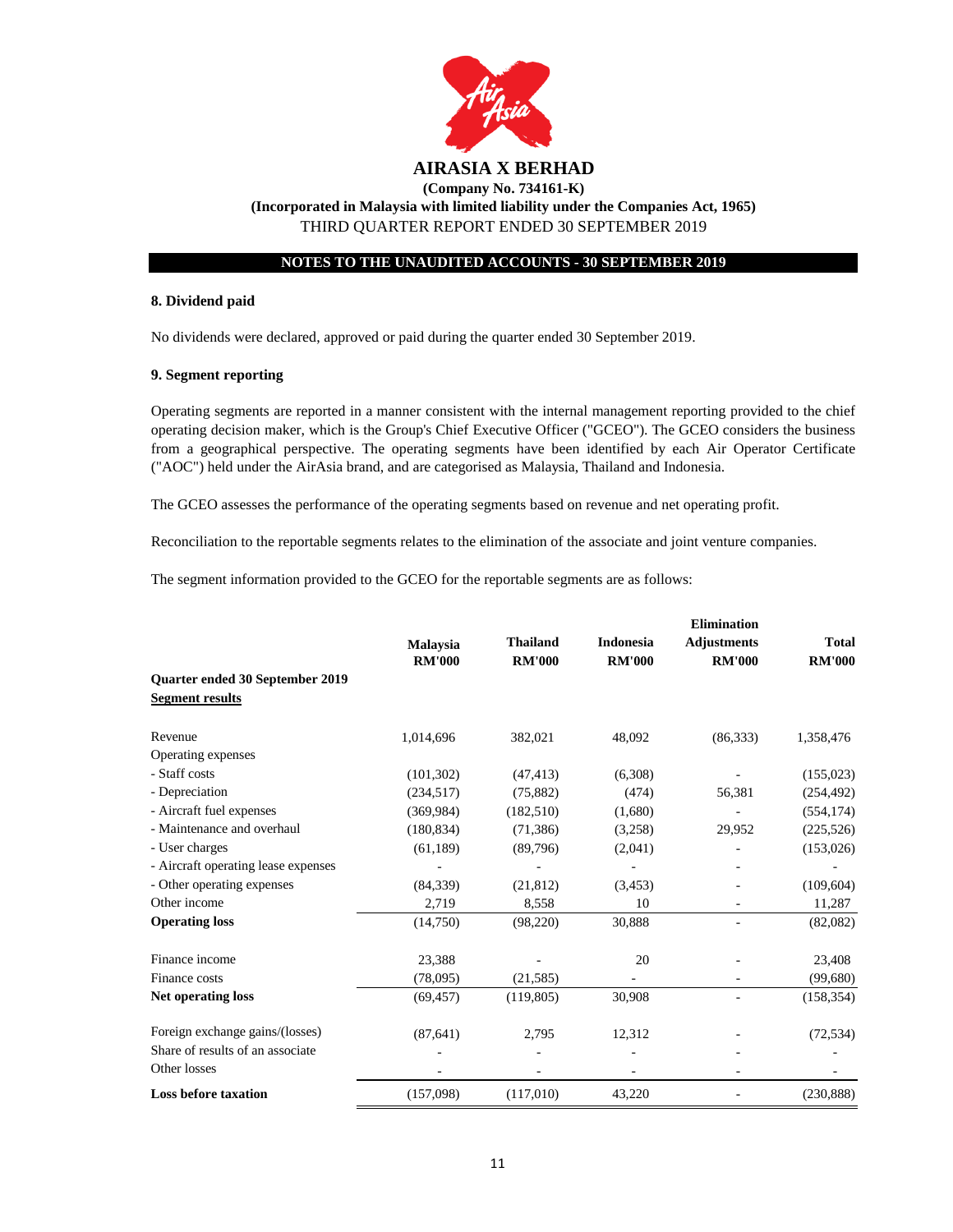

**(Company No. 734161-K) (Incorporated in Malaysia with limited liability under the Companies Act, 1965)** THIRD QUARTER REPORT ENDED 30 SEPTEMBER 2019

**NOTES TO THE UNAUDITED ACCOUNTS - 30 SEPTEMBER 2019**

|                                                           | <b>Malaysia</b><br><b>RM'000</b> | <b>Thailand</b><br><b>RM'000</b> | <b>Indonesia</b><br><b>RM'000</b> | <b>Elimination</b><br><b>Adjustments</b><br><b>RM'000</b> | <b>Total</b><br><b>RM'000</b> |
|-----------------------------------------------------------|----------------------------------|----------------------------------|-----------------------------------|-----------------------------------------------------------|-------------------------------|
| Quarter ended 30 September 2018<br><b>Segment results</b> |                                  |                                  |                                   |                                                           |                               |
| Revenue                                                   | 1,083,898                        | 344,593                          | 84,867                            | (112,588)                                                 | 1,400,770                     |
| Operating expenses                                        |                                  |                                  |                                   |                                                           |                               |
| - Staff costs                                             | (90.670)                         | (38,907)                         | (7,330)                           |                                                           | (136,907)                     |
| Depreciation                                              | (48, 634)                        | (1,385)                          | (526)                             |                                                           | (50, 545)                     |
| - Aircraft fuel expenses                                  | (476, 422)                       | (143, 439)                       | (43,762)                          |                                                           | (663, 623)                    |
| - Maintenance and overhaul                                | (114, 295)                       | (46, 815)                        | (15,958)                          | 41,440                                                    | (135, 628)                    |
| - User charges                                            | (118, 927)                       | (48, 697)                        | (14,520)                          |                                                           | (182, 144)                    |
| - Aircraft operating lease expenses                       | (223, 366)                       | (65,991)                         | (19,221)                          | 71,838                                                    | (236,740)                     |
| - Other operating expenses                                | (215, 339)                       | (23, 469)                        | (8,347)                           | (690)                                                     | (247, 845)                    |
| Other income                                              | 1,269                            | 5,176                            | 1,832                             | $\overline{\phantom{0}}$                                  | 8,277                         |
| <b>Operating profit/(loss)</b>                            | (202, 486)                       | (18,934)                         | (22,965)                          |                                                           | (244, 385)                    |
| Finance income                                            | 4,593                            | 451                              | 18                                |                                                           | 5,062                         |
| Finance costs                                             | (7, 338)                         | (155)                            |                                   |                                                           | (7, 493)                      |
| Net operating profit/(loss)                               | (205, 231)                       | (18, 638)                        | (22, 947)                         |                                                           | (246, 816)                    |
| Foreign exchange gains/(losses)                           | (20, 154)                        | (5, 455)                         | 10,978                            |                                                           | (14, 631)                     |
| Share of results of an associate                          | (14, 119)                        |                                  |                                   | 14,119                                                    |                               |
| Other losses                                              | (8, 334)                         |                                  |                                   |                                                           | (8, 334)                      |
| Profit/(loss) before taxation                             | (247, 838)                       | (24,093)                         | (11,969)                          | 14,119                                                    | (269,781)                     |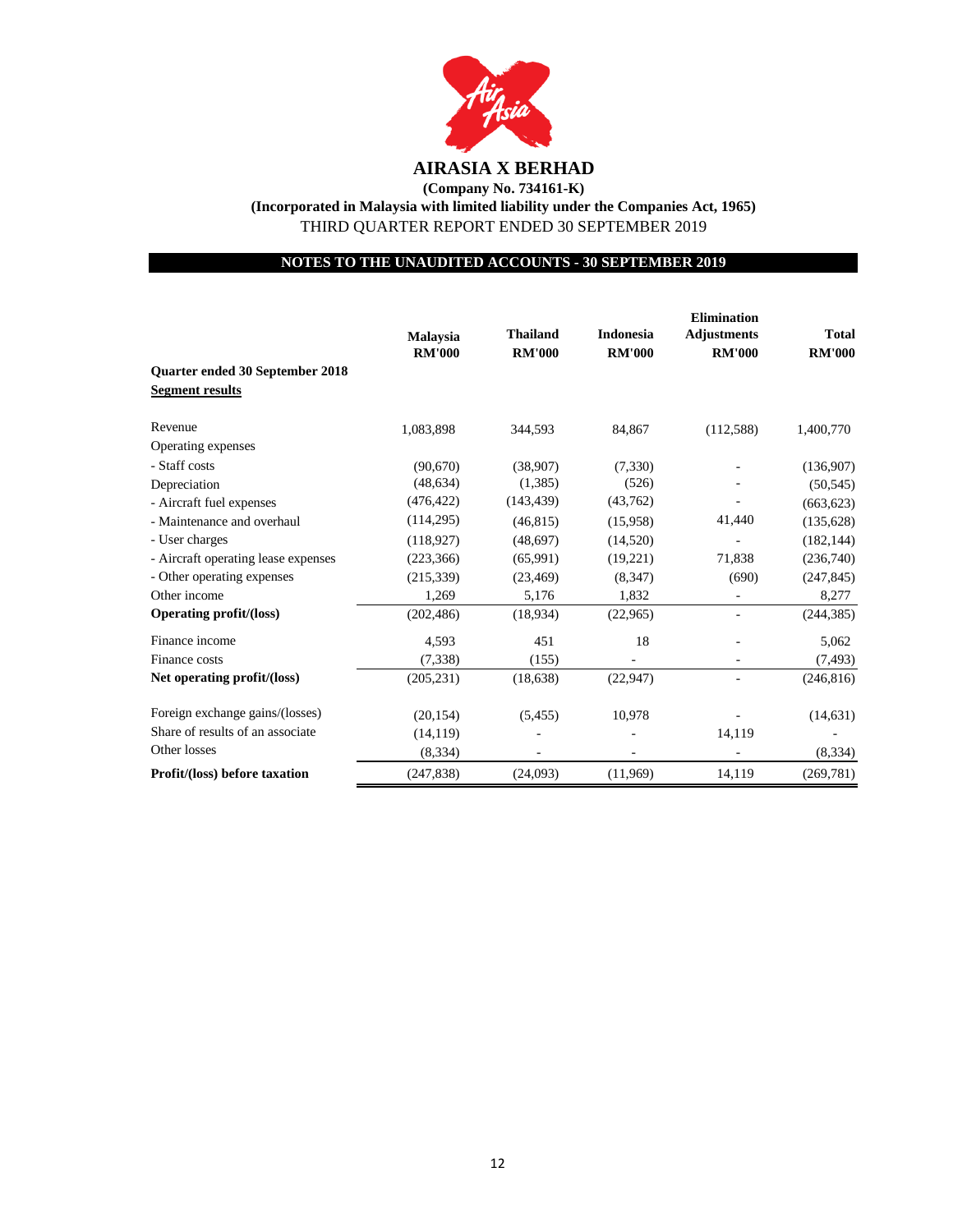

**(Company No. 734161-K) (Incorporated in Malaysia with limited liability under the Companies Act, 1965)** THIRD QUARTER REPORT ENDED 30 SEPTEMBER 2019

## **NOTES TO THE UNAUDITED ACCOUNTS - 30 SEPTEMBER 2019**

|                                      |               |                 |                  | <b>Elimination</b> |               |
|--------------------------------------|---------------|-----------------|------------------|--------------------|---------------|
|                                      | Malaysia      | <b>Thailand</b> | <b>Indonesia</b> | <b>Adjustments</b> | <b>Total</b>  |
|                                      | <b>RM'000</b> | <b>RM'000</b>   | <b>RM'000</b>    | <b>RM'000</b>      | <b>RM'000</b> |
| Period ended 30 September 2019       |               |                 |                  |                    |               |
| <b>Segment results</b>               |               |                 |                  |                    |               |
| Revenue                              | 3,196,968     | 1,284,740       | 61,423           | (284, 380)         | 4,258,751     |
| Operating expenses                   |               |                 |                  |                    |               |
| - Staff costs                        | (317,771)     | (145,008)       | (16,060)         |                    | (478, 839)    |
| - Depreciation                       | (680, 923)    | (213,300)       | (1,411)          | 168,239            | (727, 395)    |
| - Aircraft fuel expenses             | (1,224,956)   | (515, 675)      | (4,996)          |                    | (1,745,627)   |
| - Maintenance and overhaul           | (506, 486)    | (203,987)       | (8,366)          | 116,141            | (602, 698)    |
| - User charges                       | (301,029)     | (248,797)       | (13, 491)        |                    | (563,317)     |
| - Aircraft operating lease expenses  |               |                 |                  |                    |               |
| - Other operating expenses           | (259, 881)    | (61, 396)       | (7, 477)         |                    | (328, 754)    |
| Other income                         | 19,717        | 22,302          | 8,606            |                    | 50,625        |
| <b>Operating profit/(loss)</b>       | (74, 361)     | (81, 121)       | 18,228           |                    | (137, 254)    |
| Finance income                       | 43,954        |                 | 73               |                    | 44,027        |
| Finance costs                        | (253, 643)    | (63, 947)       | (58)             |                    | (317, 648)    |
| Net operating profit/(loss)          | (284,050)     | (145,068)       | 18,243           |                    | (410, 875)    |
| Foreign exchange gains/(losses)      | (81,760)      | 73,821          | 1,437            |                    | (6,502)       |
| Share of results of an associate     | (1,104)       |                 |                  |                    | (1,104)       |
| Other losses                         |               |                 |                  |                    |               |
| <b>Profit/(Loss)</b> before taxation | (366, 914)    | (71, 247)       | 19,680           |                    | (418, 481)    |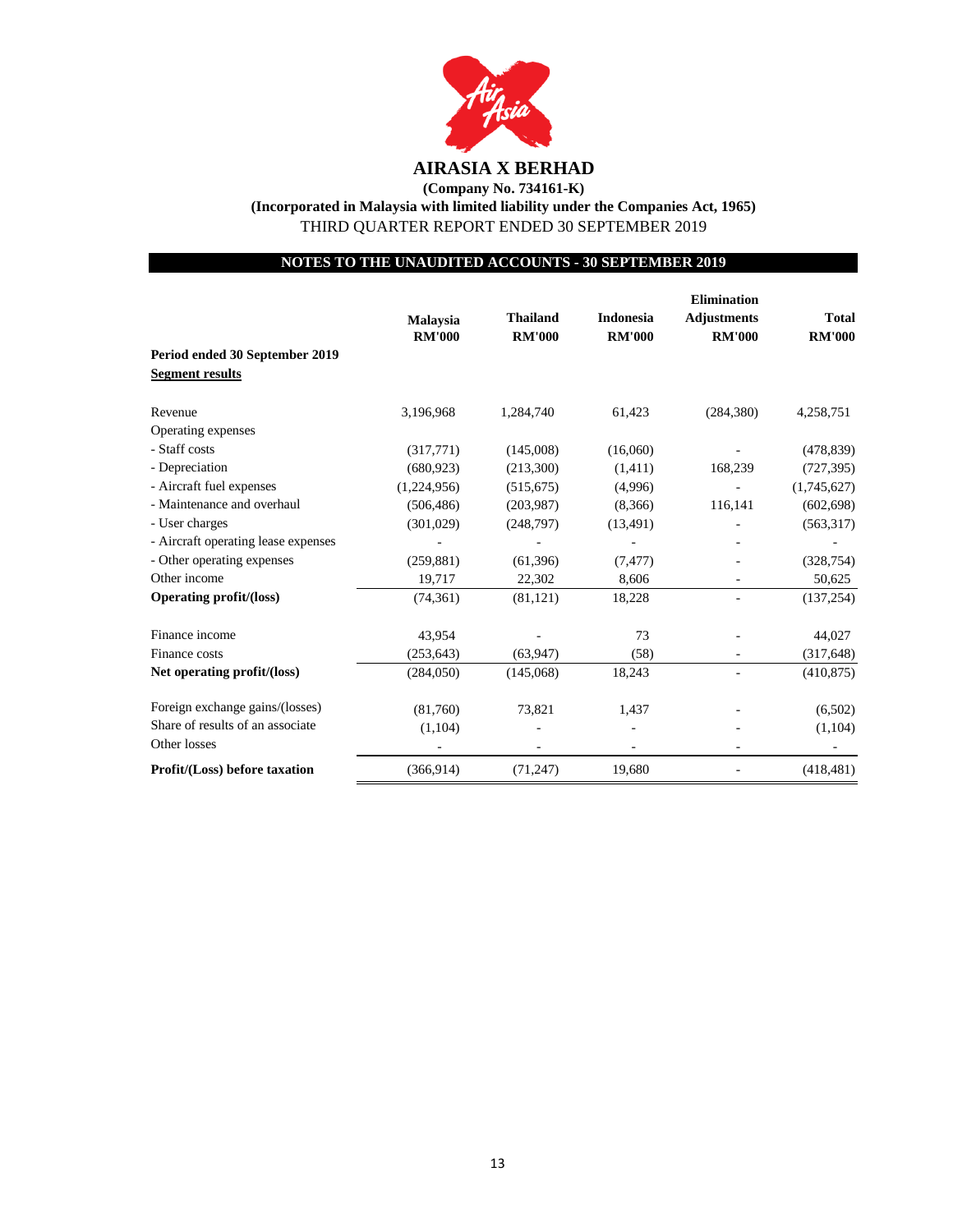

**(Company No. 734161-K) (Incorporated in Malaysia with limited liability under the Companies Act, 1965)** THIRD QUARTER REPORT ENDED 30 SEPTEMBER 2019

**NOTES TO THE UNAUDITED ACCOUNTS - 30 SEPTEMBER 2019**

|                                     |                 |                 |                  | <b>Elimination</b> |               |
|-------------------------------------|-----------------|-----------------|------------------|--------------------|---------------|
|                                     | <b>Malaysia</b> | <b>Thailand</b> | <b>Indonesia</b> | <b>Adjustments</b> | <b>Total</b>  |
|                                     | <b>RM'000</b>   | <b>RM'000</b>   | <b>RM'000</b>    | <b>RM'000</b>      | <b>RM'000</b> |
| Period ended 30 September 2018      |                 |                 |                  |                    |               |
| <b>Segment results</b>              |                 |                 |                  |                    |               |
| Revenue                             | 3,416,958       | 1,094,356       | 327,985          | (338, 635)         | 4,500,664     |
| Operating expenses                  |                 |                 |                  |                    |               |
| - Staff costs                       | (308, 138)      | (111, 532)      | (23,822)         |                    | (443, 492)    |
| Depreciation                        | (103, 125)      | (3,923)         | (1, 497)         |                    | (108, 545)    |
| - Aircraft fuel expenses            | (1,387,865)     | (377,090)       | (164, 411)       |                    | (1,929,366)   |
| - Maintenance and overhaul          | (426, 512)      | (126, 842)      | (57,043)         | 125,000            | (485, 397)    |
| - User charges                      | (397, 237)      | (131, 401)      | (69, 188)        |                    | (597, 826)    |
| - Aircraft operating lease expenses | (655, 575)      | (192,709)       | (72,685)         | 227,193            | (693, 776)    |
| - Other operating expenses          | (380, 242)      | (75,930)        | (14, 787)        | (13, 558)          | (484, 517)    |
| Other income                        | 3,880           | 15,925          | 2,644            |                    | 22,449        |
| <b>Operating profit/(loss)</b>      | (237, 856)      | 90,854          | (72, 804)        |                    | (219, 806)    |
| Finance income                      | 14,336          | 1,114           | 72               |                    | 15,522        |
| Finance costs                       | (22, 651)       | (1,205)         | (167)            |                    | (24, 023)     |
| Net operating profit/(loss)         | (246, 171)      | 90,763          | (72, 899)        |                    | (228, 307)    |
| Foreign exchange gains/(losses)     | 3,297           | 2,166           | 31,514           |                    | 36,977        |
| Share of results of an associate    | 10,113          |                 |                  | (10, 113)          |               |
| Other losses                        | (24, 522)       |                 |                  |                    | (24, 522)     |
| Profit/(loss) before taxation       | (257, 283)      | 92,929          | (41, 385)        | (10, 113)          | (215, 852)    |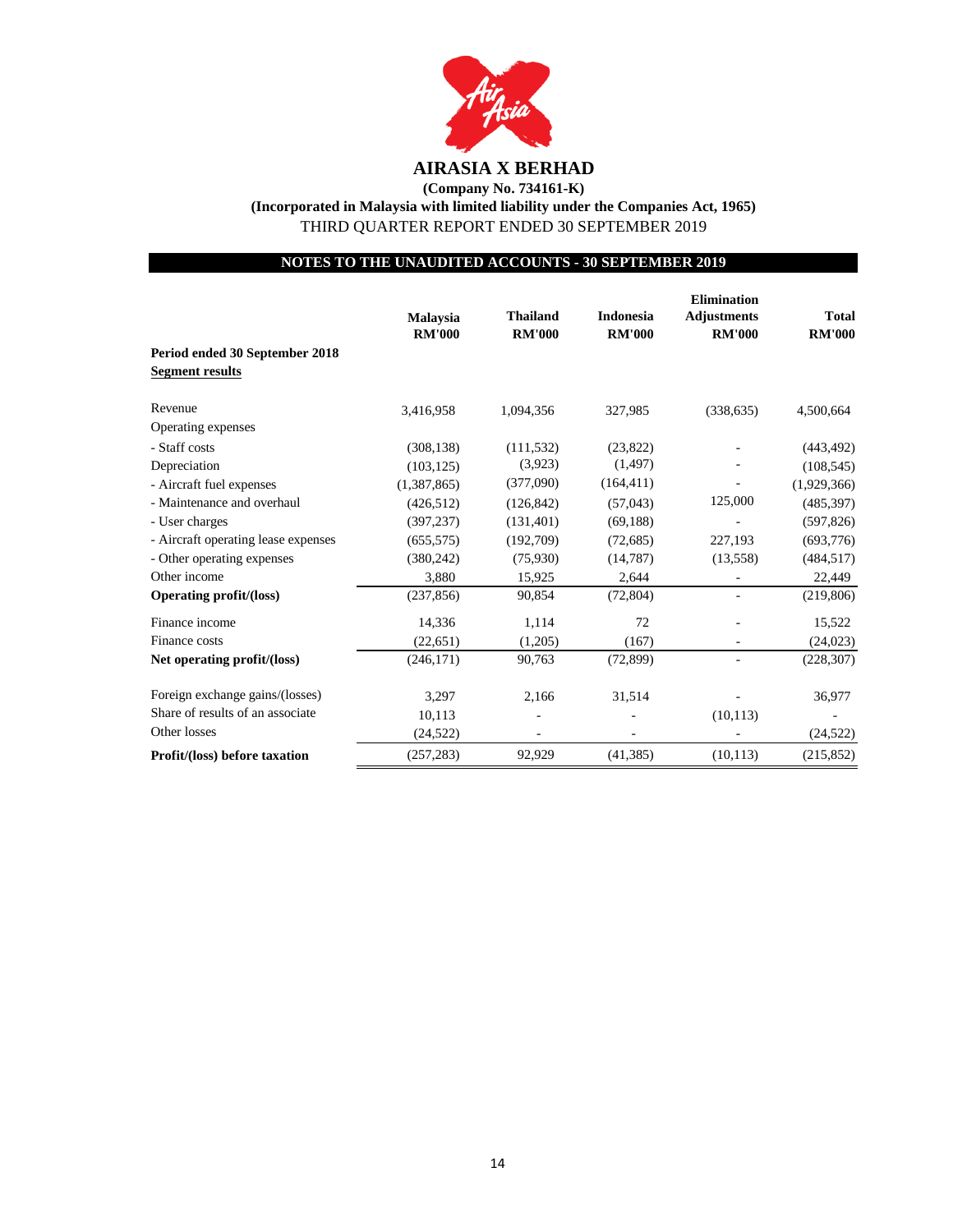

**NOTES TO THE UNAUDITED ACCOUNTS - 30 SEPTEMBER 2019**

a) Reconciliation of segment revenue to reported revenue:

|                                              | <b>INDIVIDUAL QUARTER</b>            |                                                                              | <b>CUMULATIVE QUARTER</b> |                             |
|----------------------------------------------|--------------------------------------|------------------------------------------------------------------------------|---------------------------|-----------------------------|
|                                              | <b>Ouarter</b>                       | <b>Ouarter</b>                                                               | <b>Period</b>             | <b>Period</b>               |
|                                              | ended<br>30/09/2019<br><b>RM'000</b> | ended<br>ended<br>30/09/2018<br>30/09/2019<br><b>RM'000</b><br><b>RM'000</b> |                           | ended                       |
|                                              |                                      |                                                                              |                           | 30/09/2018<br><b>RM'000</b> |
|                                              |                                      |                                                                              |                           |                             |
| Segment revenue                              | 1,358,476                            | 1,400,770                                                                    | 4,258,751                 | 4,500,664                   |
| Add: Inter-segment revenue                   | 86,333                               | 112.588                                                                      | 284,380                   | 338,635                     |
| Less: Revenue from affiliates which were not |                                      |                                                                              |                           |                             |
| consolidated                                 | (430, 113)                           | (429, 460)                                                                   | (1,346,163)               | (1,422,341)                 |
|                                              | 1.014.696                            | 1.083.898                                                                    | 3.196.968                 | 3.416.958                   |

b) Reconciliation of segment profit/(loss) before taxation to reported profit/(loss) before taxation:

|                                                                                           | <b>INDIVIDUAL QUARTER</b>             |                                                   | <b>CUMULATIVE QUARTER</b> |                 |
|-------------------------------------------------------------------------------------------|---------------------------------------|---------------------------------------------------|---------------------------|-----------------|
|                                                                                           | <b>Ouarter</b><br>ended<br>30/09/2019 | <b>Period</b><br><b>Ouarter</b><br>ended<br>ended |                           | Period<br>ended |
|                                                                                           |                                       | 30/09/2018<br>30/09/2019                          |                           | 30/09/2018      |
|                                                                                           | <b>RM'000</b>                         | <b>RM'000</b>                                     | <b>RM'000</b>             | <b>RM'000</b>   |
| Segment profit/(loss) before taxation<br>Add: Segment profit/(loss) from affiliates which | (230, 888)                            | (269, 781)                                        | (418, 481)                | (215, 852)      |
| were not consolidated                                                                     | 73.790                                | 21.943                                            | 51.567                    | (41, 431)       |
|                                                                                           | (157,098)                             | (247, 838)                                        | (366, 914)                | (257, 283)      |

| 10. Revenue                     |                         |                                                     |                             |                               |  |
|---------------------------------|-------------------------|-----------------------------------------------------|-----------------------------|-------------------------------|--|
|                                 |                         | <b>INDIVIDUAL OUARTER</b>                           |                             | <b>CUMULATIVE OUARTER</b>     |  |
|                                 | <b>Ouarter</b><br>ended | <b>Ouarter</b><br>ended<br>30/09/2019<br>30/09/2018 | Period<br>ended             | Period<br>ended<br>30/09/2018 |  |
|                                 | <b>RM'000</b>           | <b>RM'000</b>                                       | 30/09/2019<br><b>RM'000</b> | <b>RM'000</b>                 |  |
| Scheduled flights *             | 690,745                 | 714,967                                             | 2,102,400                   | 2,207,540                     |  |
| Charter flights                 |                         | 4,248                                               | 73.106                      | 97,169                        |  |
| Freight services                | 46,724                  | 47,654                                              | 129,122                     | 134,783                       |  |
| Ancillary revenue **            | 190,814                 | 203,760                                             | 606.338                     | 640,244                       |  |
| Aircraft operating lease income | 85.893                  | 112,588                                             | 284.380                     | 334,765                       |  |
| Management fees                 | 520                     | 681                                                 | 1,622                       | 2,457                         |  |
|                                 | 1.014.696               | 1.083.898                                           | 3.196.968                   | 3.416.958                     |  |

\* Scheduled flights for the current quarter has netted-off the commission of RM1.1 million for the quarter under review (quarter ended 30 Sept 2018: RM1.1 million) on loyalty program in compliance with MFRS 15.

\*\* Ancillary revenue includes assigned seat, cancellation, documentation and other fees, and on-board sale of meals and merchandise.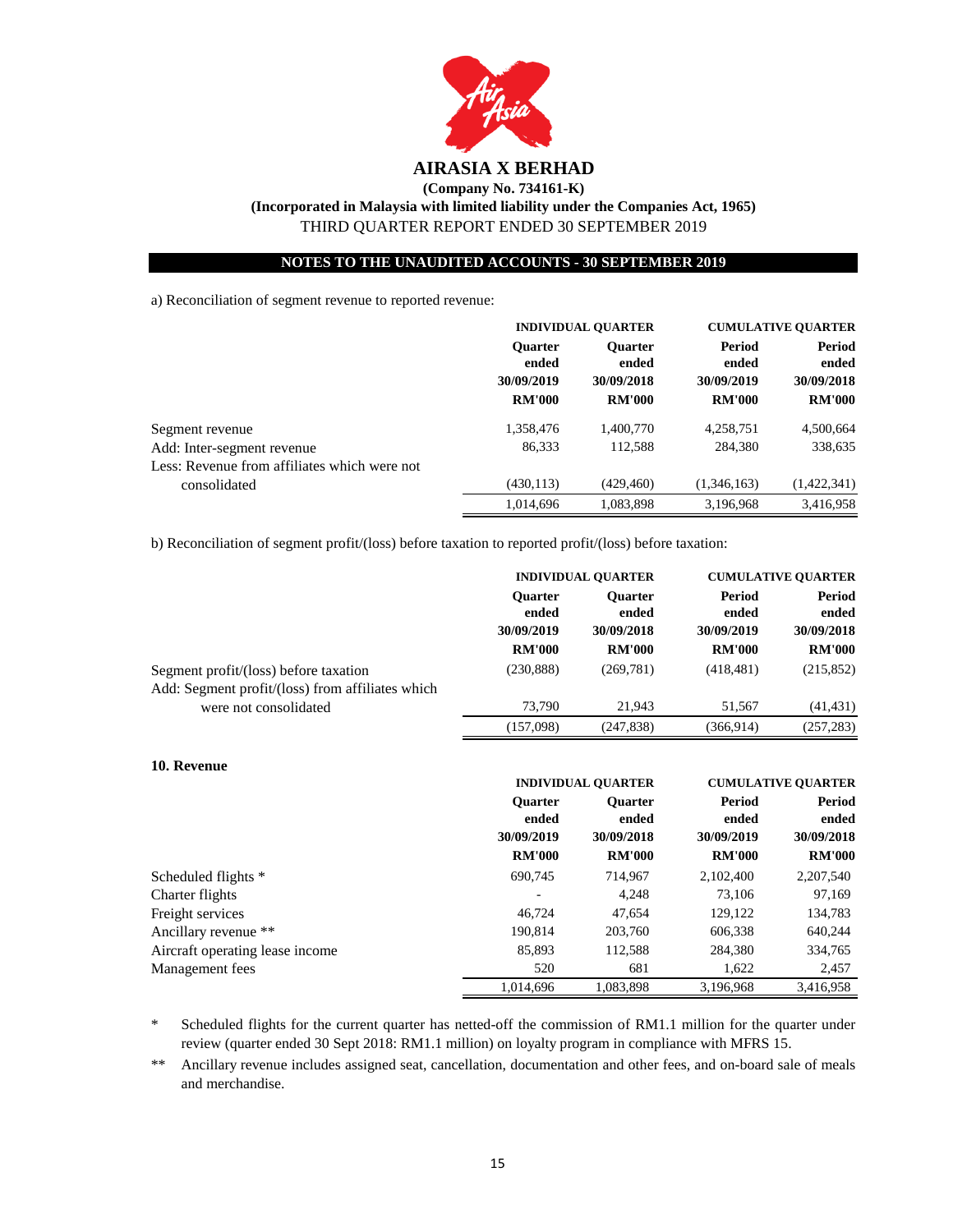

# **(Company No. 734161-K)**

**(Incorporated in Malaysia with limited liability under the Companies Act, 1965)** THIRD QUARTER REPORT ENDED 30 SEPTEMBER 2019

#### **NOTES TO THE UNAUDITED ACCOUNTS - 30 SEPTEMBER 2019**

#### **11. Staff cost**

|                                         | <b>INDIVIDUAL QUARTER</b>             |                          | <b>CUMULATIVE QUARTER</b> |                               |
|-----------------------------------------|---------------------------------------|--------------------------|---------------------------|-------------------------------|
|                                         | <b>Ouarter</b><br>ended<br>30/09/2019 | <b>Ouarter</b><br>ended  | Period<br>ended           | Period<br>ended<br>30/09/2018 |
|                                         |                                       | 30/09/2018<br>30/09/2019 |                           |                               |
|                                         | <b>RM'000</b>                         | <b>RM'000</b>            | <b>RM'000</b>             | <b>RM'000</b>                 |
| Wages, salaries, bonuses and allowances | 95,654                                | 85,205                   | 293,703                   | 283,552                       |
| Defined contribution retirement plan    | 5,648                                 | 5,465                    | 24,068                    | 24,586                        |
|                                         | 101,302                               | 90,670                   | 317.771                   | 308,138                       |

#### **12. Other income**

|                                  | <b>INDIVIDUAL QUARTER</b>   |                             | <b>CUMULATIVE QUARTER</b>   |                                                |
|----------------------------------|-----------------------------|-----------------------------|-----------------------------|------------------------------------------------|
|                                  | <b>Ouarter</b><br>ended     | <b>Ouarter</b><br>ended     | Period<br>ended             | Period<br>ended<br>30/09/2018<br><b>RM'000</b> |
|                                  | 30/09/2019<br><b>RM'000</b> | 30/09/2018<br><b>RM'000</b> | 30/09/2019<br><b>RM'000</b> |                                                |
|                                  |                             |                             |                             |                                                |
| Commission income from insurance | 471                         | 845                         | 3,283                       | 3,034                                          |
| Others                           | 2.248                       | 424                         | 16.434                      | 846                                            |
|                                  | 2.719                       | 1.269                       | 19.717                      | 3,880                                          |

#### **13. Finance income/(costs) and foreign exchange gains/(losses)**

|                                                   | <b>INDIVIDUAL QUARTER</b>                              |                                                        | <b>CUMULATIVE QUARTER</b>                             |                                                       |
|---------------------------------------------------|--------------------------------------------------------|--------------------------------------------------------|-------------------------------------------------------|-------------------------------------------------------|
|                                                   | <b>Ouarter</b><br>ended<br>30/09/2019<br><b>RM'000</b> | <b>Ouarter</b><br>ended<br>30/09/2018<br><b>RM'000</b> | <b>Period</b><br>ended<br>30/09/2019<br><b>RM'000</b> | <b>Period</b><br>ended<br>30/09/2018<br><b>RM'000</b> |
| <b>Finance income:</b>                            |                                                        |                                                        |                                                       |                                                       |
| Interest income on deposits with licensed banks   | 5,262                                                  | 1,395                                                  | 7,172                                                 | 4,648                                                 |
| Other interest income                             | 1,906                                                  | 3,198                                                  | 5,876                                                 | 9,688                                                 |
|                                                   | 7,168                                                  | 4,593                                                  | 13,048                                                | 14,336                                                |
| Discounting and accretion of interest on deposits | 16,220                                                 |                                                        | 30,906                                                |                                                       |
|                                                   | 23,388                                                 | 4,593                                                  | 43,954                                                | 14,336                                                |
| <b>Finance costs:</b>                             |                                                        |                                                        |                                                       |                                                       |
| Interest expense on bank borrowings               | (2,804)                                                | (6,826)                                                | (18,100)                                              | (21, 111)                                             |
| Bank facilities and other charges                 | (1, 336)                                               | (512)                                                  | (2,238)                                               | (1,540)                                               |
| Interest on lease liabilities                     | (71, 652)                                              |                                                        | (208, 710)                                            |                                                       |
|                                                   | (75, 792)                                              | (7,338)                                                | (229, 048)                                            | (22, 651)                                             |
| Discounting and accretion of interest on deposits | (2,303)                                                |                                                        | (24, 595)                                             |                                                       |
|                                                   | (78,095)                                               | (7,338)                                                | (253, 643)                                            | (22, 651)                                             |
| Foreign exchange gains/(losses)                   |                                                        |                                                        |                                                       |                                                       |
| Realized                                          | (6, 194)                                               | 15,955                                                 | (994)                                                 | 9,664                                                 |
| Unrealized                                        | (81, 447)                                              | (36, 109)                                              | (80, 766)                                             | (6,367)                                               |
|                                                   | (87, 641)                                              | (20, 154)                                              | (81,760)                                              | 3,297                                                 |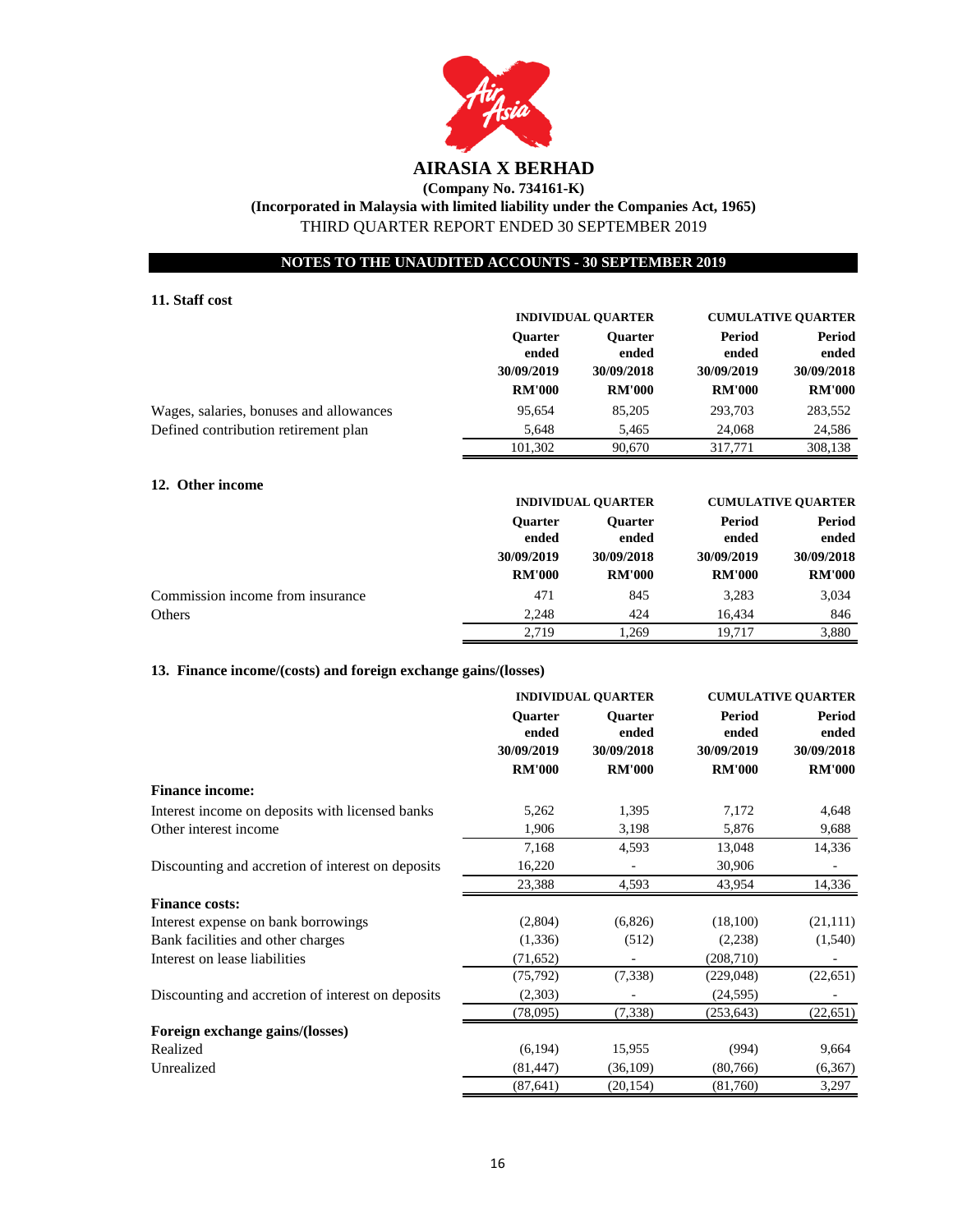

#### **NOTES TO THE UNAUDITED ACCOUNTS - 30 SEPTEMBER 2019**

#### **14. Taxation**

#### **Current taxation**

The current taxation charge comprises tax payable on interest income.

#### **Deferred taxation**

The explanation of the relationship between taxation and profit/(loss) before taxation is as follows:

|                                                | <b>INDIVIDUAL QUARTER</b>                              |                                                        | <b>CUMULATIVE QUARTER</b>                      |                                                |
|------------------------------------------------|--------------------------------------------------------|--------------------------------------------------------|------------------------------------------------|------------------------------------------------|
|                                                | <b>Ouarter</b><br>ended<br>30/09/2019<br><b>RM'000</b> | <b>Ouarter</b><br>ended<br>30/09/2018<br><b>RM'000</b> | Period<br>ended<br>30/09/2019<br><b>RM'000</b> | Period<br>ended<br>30/09/2018<br><b>RM'000</b> |
| Profit/(loss) before tax                       | (157,098)                                              | (247, 838)                                             | (366, 914)                                     | (257, 283)                                     |
| Tax calculated at Malaysian statutory tax rate |                                                        |                                                        |                                                |                                                |
| of 24% (2018: 24%)                             | (37,703)                                               | (59, 481)                                              | (88,059)                                       | (61,748)                                       |
| Tax effects:                                   |                                                        |                                                        |                                                |                                                |
| - deferred tax movement                        | (32,773)                                               | (967)                                                  | (27, 377)                                      | 4,234                                          |
| - overprovision of prior year tax              | 49,766                                                 | 4,849                                                  | 46,742                                         | 4,849                                          |
| - expenses not deductible for tax purposes     | 96.264                                                 | 5,287                                                  | 96.264                                         | 8,812                                          |
| - income not subject to tax                    | (2,758)                                                | (57)                                                   | (811)                                          |                                                |
| Taxation                                       | 72,796                                                 | (50, 369)                                              | 26,759                                         | (43, 853)                                      |

#### **15. Property, plant and equipment**

(a) Acquisition and disposal

During the period ended 30 September 2019, the Group acquired property, plant and equipment amounting to RM20.5 million (period ended 30 September 2018: RM162.9 million).

During the period ended 30 September 2019, there was disposal of property, plant and equipment with net book value amounted to RM999 million (period ended 30 September 2018: RM NIL ) under sale and leaseback arrangement and the loss on disposal for the 5 aircrafts amounted to RM90 million.

#### (b) Revaluation

There was no revaluation of property, plant and equipment for the period ended 30 September 2019 (period ended 30 September 2018: RM Nil).

(c) Write-off

During the period ended 30 September 2019, there was write-off property, plant and equipment amounting to RM10,000 (period ended 30 September 2018: RM7.8 million).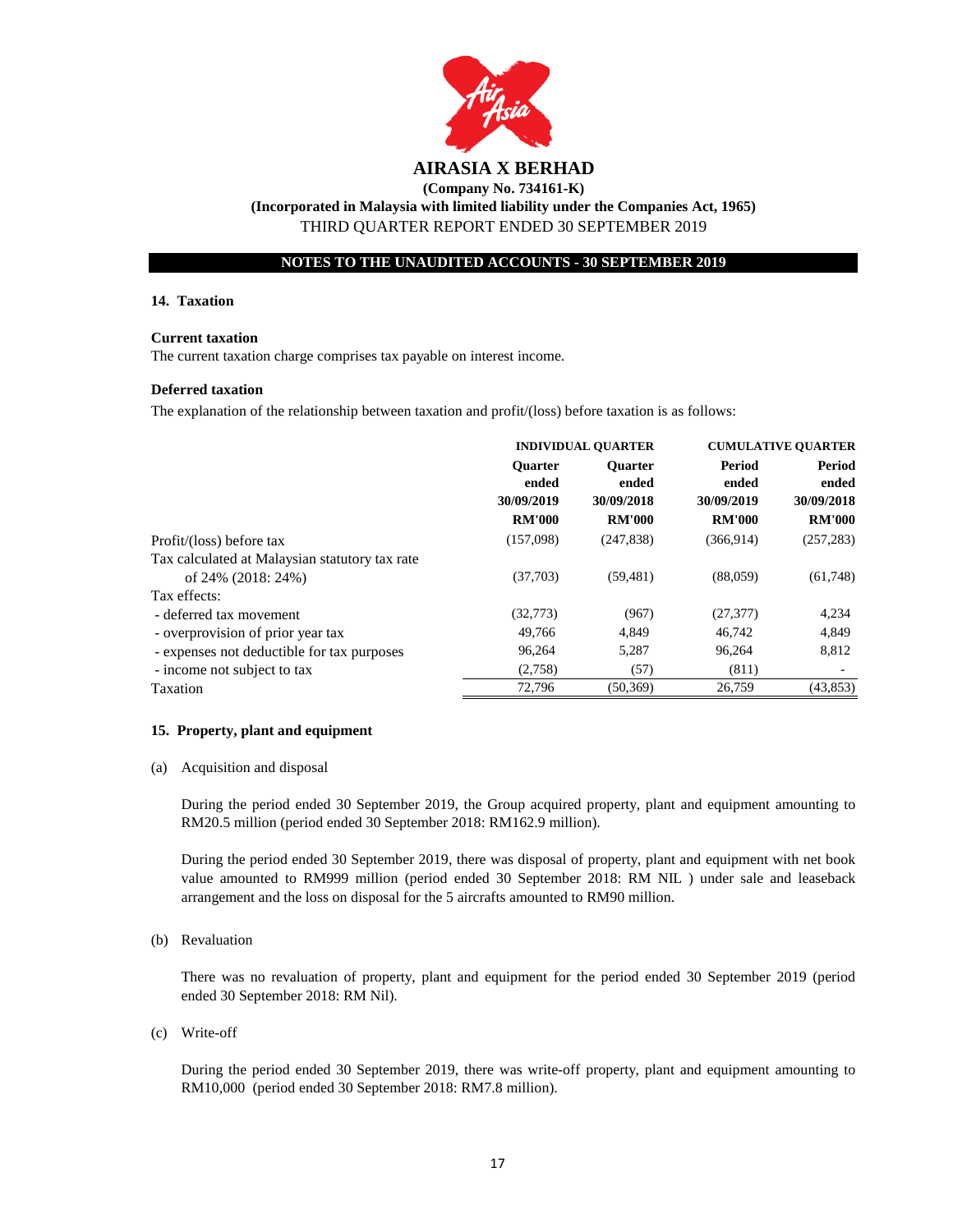

#### **NOTES TO THE UNAUDITED ACCOUNTS - 30 SEPTEMBER 2019**

#### **16. Other deposits and prepayments**

Other deposits and prepayments include deposits paid to lessors for leased aircraft, funds placed with lessors in respect of maintenance of the leased aircraft, and prepayments for lease of aircraft and maintenance of aircraft and engines . These deposits and prepayments are denominated in USD.

#### **17. Investment in an associate**

|                                          | As at         | As at                    |
|------------------------------------------|---------------|--------------------------|
|                                          | 30/09/2019    | 31/12/2018               |
|                                          | <b>RM'000</b> | <b>RM'000</b>            |
| Unquoted investments, at cost            | 20,018        | 20,018                   |
| Addition during the year                 | 1,104         | $\overline{\phantom{0}}$ |
|                                          | 21,122        | 20,018                   |
| Group's share of post-acquisition profit | (21, 122)     | (20,018)                 |
|                                          |               |                          |

The details of the associate is as follows:-

|                                 |               | Group effective equity interest |               | <b>Principal</b>                        |  |
|---------------------------------|---------------|---------------------------------|---------------|-----------------------------------------|--|
|                                 | Country of    | 30/09/2019                      | 31/12/2018    | activity                                |  |
| <b>Name</b>                     | Incorporation | $\frac{0}{0}$                   | $\frac{6}{9}$ |                                         |  |
| Thai AirAsia X Co. Ltd ("TAAX") | Thailand      | 49%                             | 49%           | Commercial air<br>transport<br>services |  |

TAAX recorded a net loss of RM117 million in the current quarter (quarter ended 30 Sept 2018 net loss of RM24 million) As at 30 September 2019, the unrecognised amount of the Group's share of loss of TAAX which have not been equity accounted for amounted to RM83.0 million. (30 Sept 2018: share of profit RM10 million) In accordance to MFRS 128, any profits will only be recognised when its shares of the profits equals the share of losses previously not recognised.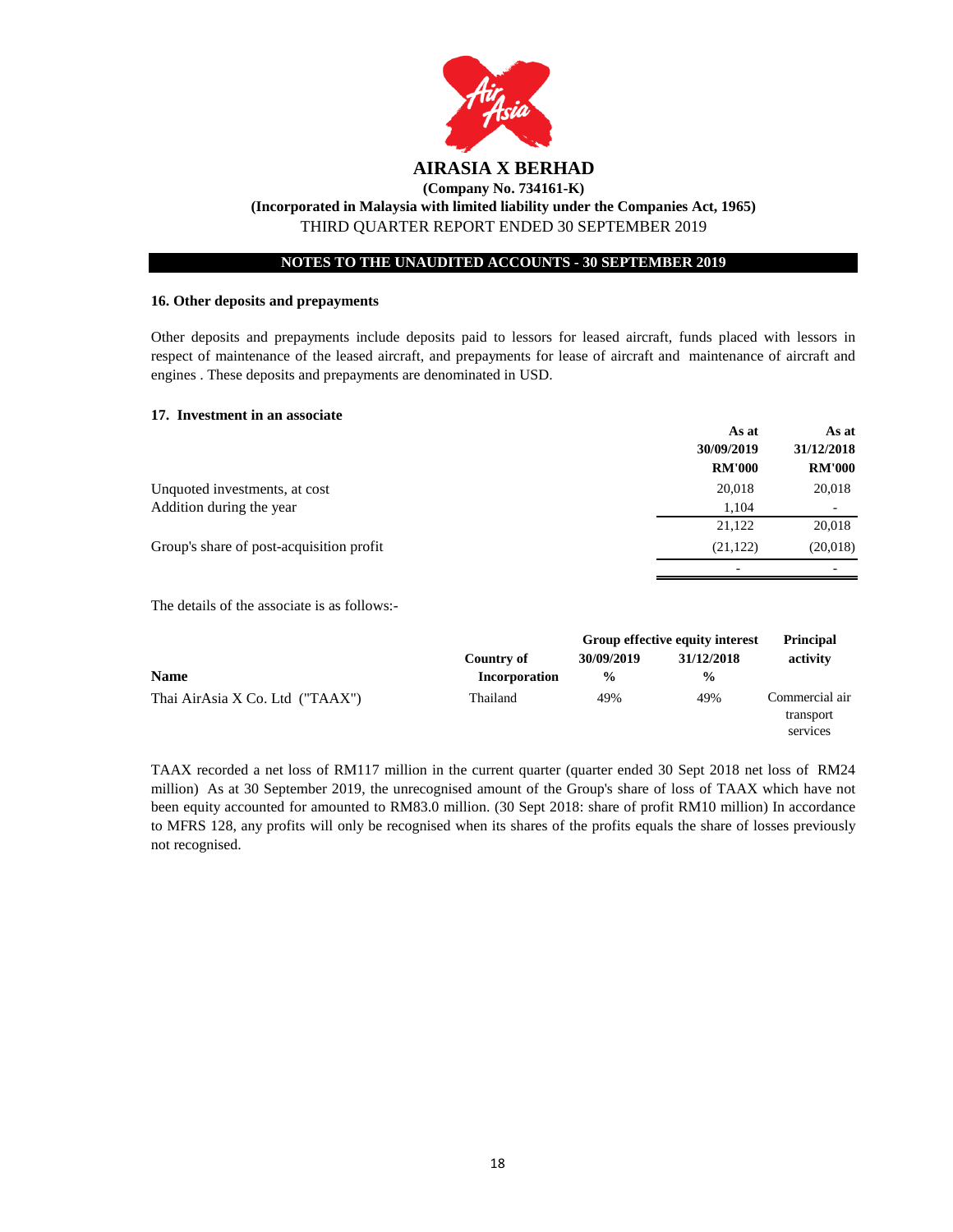

**(Company No. 734161-K)**

**(Incorporated in Malaysia with limited liability under the Companies Act, 1965)**

THIRD QUARTER REPORT ENDED 30 SEPTEMBER 2019

#### **NOTES TO THE UNAUDITED ACCOUNTS - 30 SEPTEMBER 2019**

## **18. Investment in a joint venture**

|                                                  |                                    |               | As at                                    | As at                                   |
|--------------------------------------------------|------------------------------------|---------------|------------------------------------------|-----------------------------------------|
|                                                  |                                    |               | 30/09/2019<br><b>RM'000</b>              | 31/12/2018<br><b>RM'000</b>             |
| Unquoted investments, at cost                    |                                    |               | 53,888                                   | 53,888                                  |
| Group's share of post-acquisition losses         |                                    |               | (53,888)                                 | (53,888)                                |
|                                                  |                                    |               |                                          |                                         |
| The details of the joint venture is as follows:- |                                    |               |                                          |                                         |
|                                                  |                                    | As at         | Group effective equity interest<br>As at | <b>Principal</b>                        |
| <b>Name</b>                                      | Country of<br><b>Incorporation</b> | $\frac{6}{9}$ | $\frac{0}{0}$                            | activity                                |
| PT. Indonesia AirAsia Extra ("IAAX")             | Indonesia                          | 49%           | 49%                                      | Commercial air<br>transport<br>services |

The Group has discontinued the recognition of its share of losses incurred by IAAX as the Group's interests had been reduced to zero. IAAX recorded a net profit in the current quarter of RM43.2 million (30 September 2018: loss of RM41.3 million). As at 30 September 2019, the unrecognised amount of the Group's share of loss of IAAX which have not been equity accounted for amounted to RM121.6 million (30 September 2018: RM138.2 million).

#### **19. Receivables and prepayments**

|                                                 | As at         | As at         |
|-------------------------------------------------|---------------|---------------|
|                                                 | 30/09/2019    | 31/12/2018    |
|                                                 | <b>RM'000</b> | <b>RM'000</b> |
| Trade receivables                               | 67,941        | 66,228        |
| Less: Allowance for impairment of receivables   | (58, 535)     | (59, 324)     |
|                                                 | 9,406         | 6,904         |
| Other receivables                               | 251,981       | 225,797       |
| Less: Allowance for impairment of receivables * | (163, 759)    | (165, 157)    |
|                                                 | 88,222        | 60,640        |
| Deposits                                        | 23,863        | 26,047        |
| Prepayments                                     | 87,890        | 96,246        |
|                                                 | 209.381       | 189,837       |

\*Included in the total impairment of receivables is RM164 million relating to lease rental and maintenance reserve due from a joint venture through a third party leasing intermediary.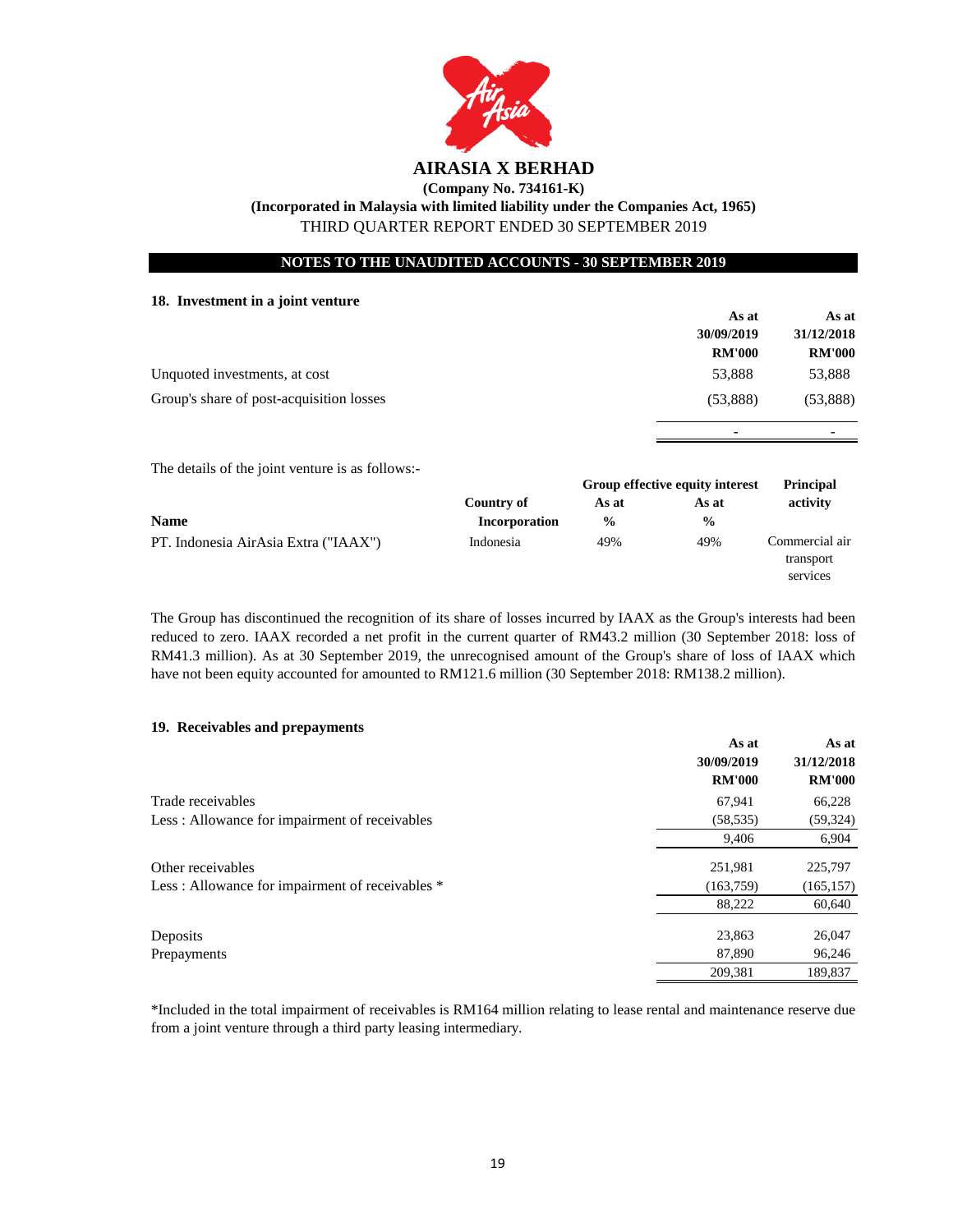

#### **NOTES TO THE UNAUDITED ACCOUNTS - 30 SEPTEMBER 2019**

#### **20. Deposits, cash and bank balances**

For the purpose of the statement of cash flows, cash and cash equivalents include the following:

|                                                  | As at         | As at         |
|--------------------------------------------------|---------------|---------------|
|                                                  | 30/09/2019    | 31/12/2018    |
|                                                  | <b>RM'000</b> | <b>RM'000</b> |
| Cash and bank balances                           | 299,960       | 241,017       |
| Deposits with licensed banks                     | 101.396       | 56,592        |
|                                                  | 401.356       | 297,609       |
| Bank balances and deposits pledged as securities | (45, 460)     | (45,005)      |
| Cash and cash equivalents                        | 355,896       | 252,604       |

#### **21. Derivative Financial assets and liabilities**

The fair value of derivative financial instruments is determined in accordance with MFRS9 "Financial Instruments: Recognition and Measurement".

#### **Fuel hedging**

As at 30 September 2019, outstanding number of barrels of Brent and fuel derivative contracts was 6,297,787 barrels (2018: 251,232 barrels).

#### **22. Trade and other payables**

|                             | As at         | As at<br>31/12/2018 |
|-----------------------------|---------------|---------------------|
|                             | 30/09/2019    |                     |
|                             | <b>RM'000</b> | <b>RM'000</b>       |
| Current:                    |               |                     |
| Trade payables              | 193,748       | 300,728             |
| Other payables and accruals | 527,284       | 799,794             |
| Deferred lease income       | 1,990         | 1,990               |
|                             | 723,022       | 1,102,512           |
| Non-current:                |               |                     |
| Deferred lease income       | 9,698         | 9,698               |
| Other deposits              | 43,563        | 43,069              |
|                             | 53,261        | 52,767              |

Included in other payables and accruals are operational expenses, passenger service charges payable to airport authorities and deferred lease income.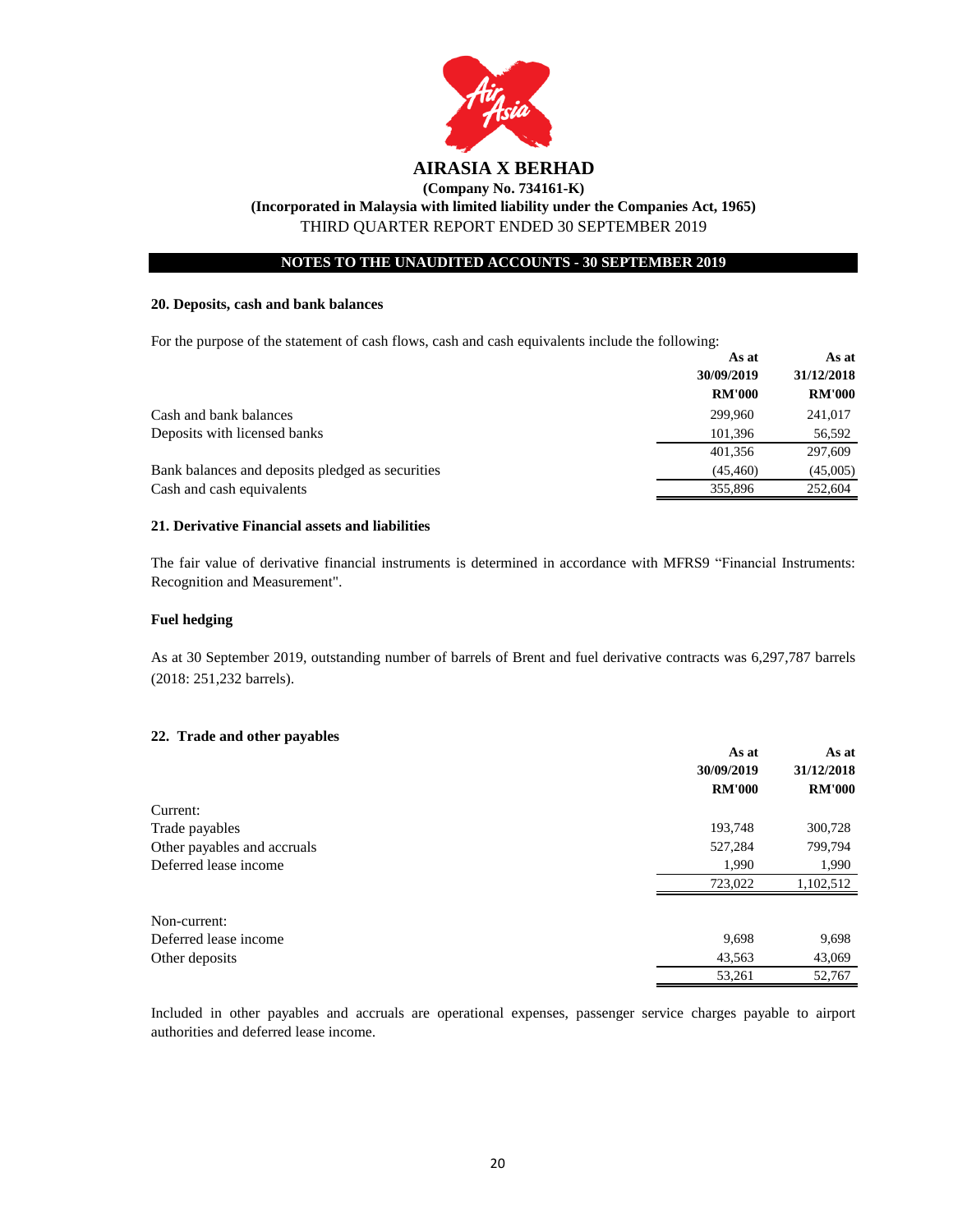

**(Company No. 734161-K)**

**(Incorporated in Malaysia with limited liability under the Companies Act, 1965)**

THIRD QUARTER REPORT ENDED 30 SEPTEMBER 2019

**NOTES TO THE UNAUDITED ACCOUNTS - 30 SEPTEMBER 2019**

## **23. Borrowings**

|                                                                | As at         | As at         |
|----------------------------------------------------------------|---------------|---------------|
|                                                                | 30/09/2019    | 31/12/2018    |
| Current                                                        | <b>RM'000</b> | <b>RM'000</b> |
| Secured:                                                       |               |               |
| - Term loans                                                   | 57,660        | 192,313       |
| - Hire purchase                                                | 13            | 11            |
| - Lease liabilities                                            | 749,183       |               |
|                                                                | 806,856       | 192,324       |
| Non-current                                                    |               |               |
| Secured:                                                       |               |               |
| - Term loans                                                   | 266,696       | 494,694       |
| - Hire purchase                                                | 23            | 34            |
| - Lease liabilities                                            | 5,180,646     |               |
|                                                                | 5,447,365     | 494,728       |
| Total borrowings                                               | 6,254,221     | 687,052       |
| The currency profile of borrowings is as follows:              |               |               |
|                                                                | As at         | As at         |
|                                                                | 30/09/2019    | 31/12/2018    |
|                                                                | <b>RM'000</b> | <b>RM'000</b> |
| Ringgit Malaysia                                               | 36            | 45            |
| <b>US Dollar</b>                                               | 6,254,185     | 687,007       |
|                                                                | 6,254,221     | 687,052       |
| The Group's and Company's borrowings are repayable as follows: |               |               |
|                                                                | As at         | As at         |
|                                                                | 30/09/2019    | 31/12/2018    |
|                                                                | <b>RM'000</b> | <b>RM'000</b> |
| Not later than 1 year                                          | 806,856       | 192,324       |
| Later than 1 year and not later than 5 years                   | 3,464,332     | 416,323       |
| Later than 5 years                                             | 1,983,033     | 78,405        |
|                                                                | 6,254,221     | 687,052       |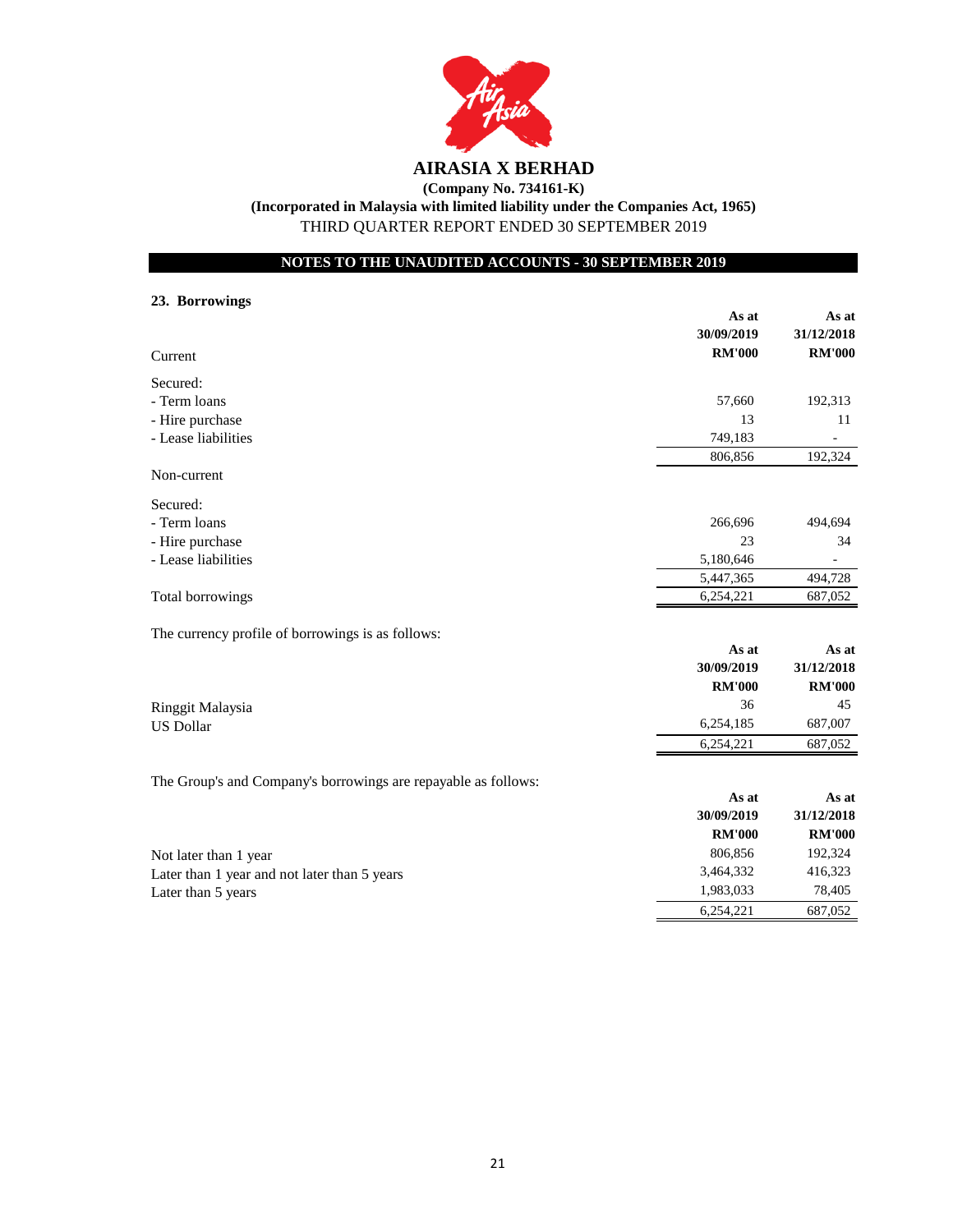

## **NOTES TO THE UNAUDITED ACCOUNTS - 30 SEPTEMBER 2019**

#### **24. Profit/(loss) per share**

#### Basic profit/(loss) per share

Basic profit/(loss) per share is calculated by dividing the net profit for the quarter/financial period by the weighted average number of ordinary shares in issue during the quarter/financial period.

|                                                                            | <b>INDIVIDUAL QUARTER</b> |                | <b>CUMULATIVE QUARTER</b> |            |
|----------------------------------------------------------------------------|---------------------------|----------------|---------------------------|------------|
|                                                                            | <b>Ouarter</b>            | <b>Ouarter</b> | Period                    | Period     |
|                                                                            | ended                     | ended          | ended                     | ended      |
|                                                                            | 30/09/2019                | 30/09/2018     | 30/09/2019                | 30/09/2018 |
| Net profit/(loss) $(RM'000)$<br>Weighted average number of ordinary shares | (229, 894)                | (197, 469)     | (393, 673)                | (213, 430) |
| in issue $(000)$                                                           | 4,148,148                 | 4,148,148      | 4,148,148                 | 4,148,148  |
| Profit/(loss) per share (sen)                                              | (5.5)                     | (4.8)          | (9.5)                     | (5.1)      |

#### **25. Post balance sheet events**

As at the date of this report, there were no material events after the year end that have not been reflected in the financial statements for the period ended 30 September 2019.

#### **26. Contingent assets**

As at the date of this report, the Group does not have any contingent assets.

#### **27. Contingent liabilities**

There were no major changes in contingent liabilities since the latest audited consolidated financial statements for the period ended 30 September 2019.

#### **28. Capital commitments outstanding not provided for in the interim financial report**

(a) Capital commitments not provided for in the financial statements are as follows:-

|                   | As at         | As at         |
|-------------------|---------------|---------------|
|                   | 30/09/2019    | 31/12/2018    |
|                   | <b>RM'000</b> | <b>RM'000</b> |
|                   |               |               |
| Aircraft purchase | 138,028,605   | 115,725,215   |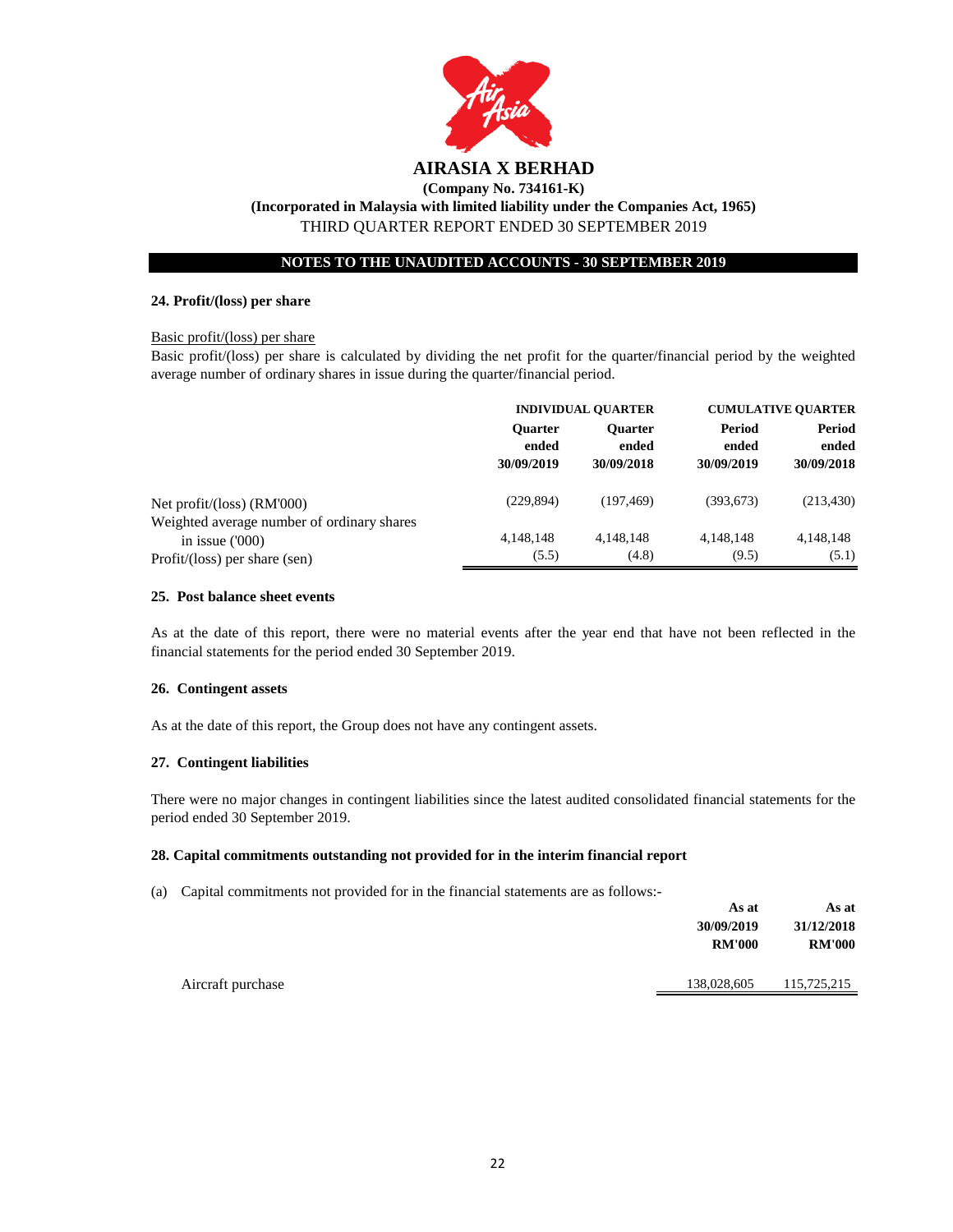

#### **NOTES TO THE UNAUDITED ACCOUNTS - 30 SEPTEMBER 2019**

#### (b) Non-cancellable operating leases

The future minimum lease payments and sublease receipts under non-cancellable operating leases are as follows:-

|                                  | As at<br>30/09/2019<br><b>RM'000</b> | As at<br>31/12/2018<br><b>RM'000</b> |
|----------------------------------|--------------------------------------|--------------------------------------|
| Future minimum lease payments    | 6,639,487                            | 6,664,520                            |
| Future minimum sublease receipts | 1,261,669                            | 1,755,706                            |

#### **29. Significant related parties transactions**

Details of the relationships and transactions between AirAsia X and its significant related parties are as described below:

| Name of companies                                                                                 | Relationship                                                                                                                                  |
|---------------------------------------------------------------------------------------------------|-----------------------------------------------------------------------------------------------------------------------------------------------|
| Thai AirAsia X Co Ltd ("TAAX")                                                                    | Associate                                                                                                                                     |
| PT Indonesia AirAsia Extra ("IAAX")                                                               | Joint Venture                                                                                                                                 |
| AirAsia Berhad ("AAB")                                                                            | Shareholder of the Company for which there is no<br>control, significant influence or joint control, and<br>common Directors and shareholders |
| Thai AirAsia Co., Ltd ("TAA")                                                                     | Common Directors and shareholders                                                                                                             |
| PT Indonesia AirAsia ("IAA")                                                                      | Common Directors and shareholders                                                                                                             |
| AirAsia Japan Co., Ltd ("AAJ")                                                                    | Common Directors and shareholders                                                                                                             |
| Philippines AirAsia Inc. ("AAZ")                                                                  | Common Directors and shareholders                                                                                                             |
| AirAsia SEA Sdn Bhd (formerly known as AirAsia                                                    |                                                                                                                                               |
| Global Shared Services Sdn Bhd ("AASEA")                                                          | Common Directors and shareholders                                                                                                             |
| Rokki Sdn Bhd ("Rokki")                                                                           | Common Directors and shareholders                                                                                                             |
| Tune Insurance Malaysia Berhad ("TIMB")                                                           | Common Directors and shareholders                                                                                                             |
| Yummy Kitchen Sdn Bhd ("Yummy Kitchen")                                                           | Common Directors and shareholders                                                                                                             |
| Ground Team Red Sdn Bhd ("GTR")                                                                   | Common Directors and shareholders                                                                                                             |
| AirAsia (India) Pvt Ltd ("AAI")                                                                   | Common Directors and shareholders                                                                                                             |
| Teleport Commerce Malaysia Sdn Bhd (formerly known as<br>RedCargo Logistics Sdn Bhd) ("TELEPORT") | Common Directors and shareholders                                                                                                             |
| BIGLIFE Sdn Bhd (formerly known as Big)                                                           |                                                                                                                                               |
| Loyalty Sdn Bhd and Think Big Digital                                                             |                                                                                                                                               |
| Sdn Bhd) ("BIG")                                                                                  | Common Directors and shareholders                                                                                                             |
| AirAsia (Guangzhou) Aviation Service Limited                                                      |                                                                                                                                               |
| ("AirAsia (Guangzhou)")                                                                           | Common Directors and shareholders                                                                                                             |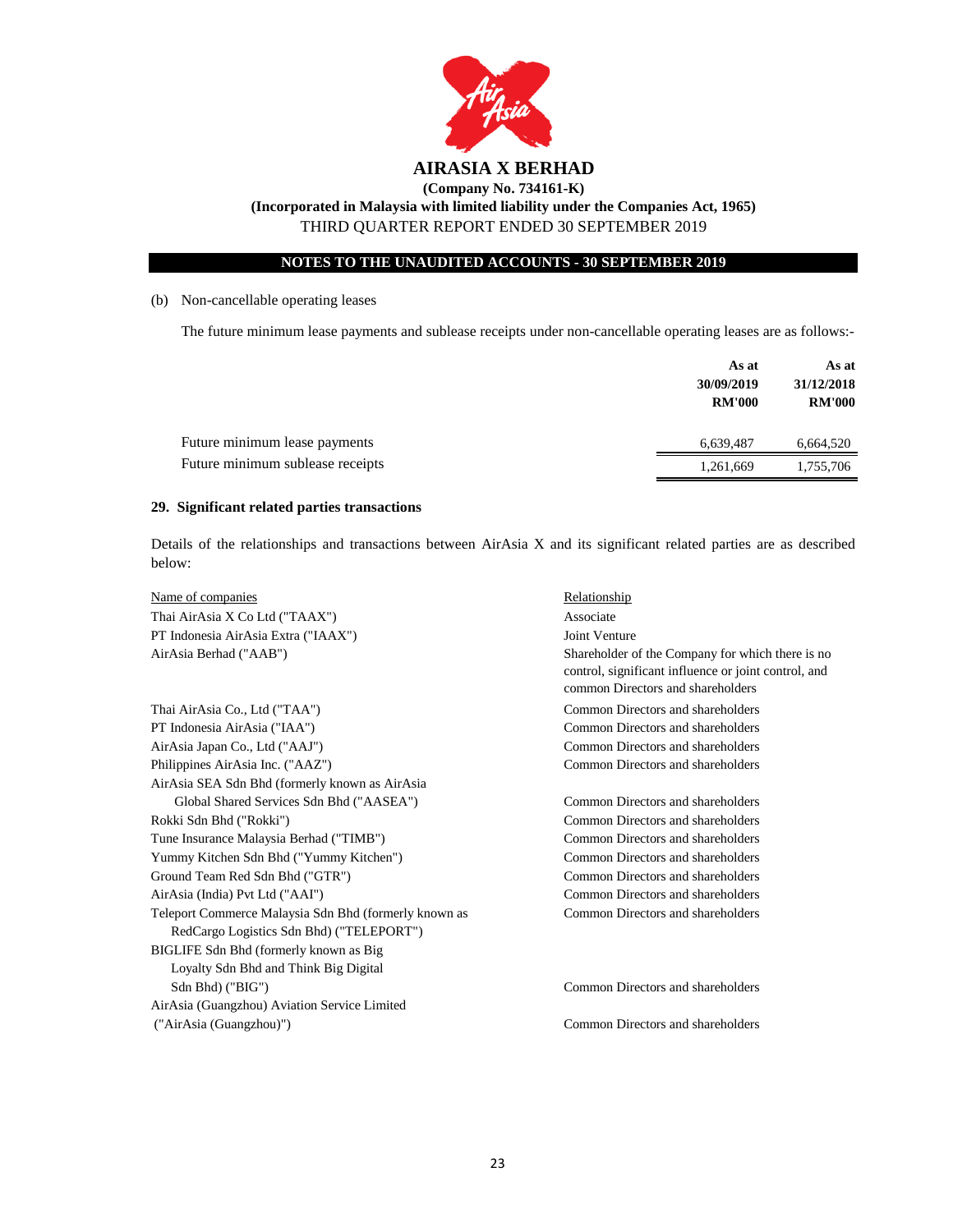

**NOTES TO THE UNAUDITED ACCOUNTS - 30 SEPTEMBER 2019**

These following items have been included in the income statement:

|                                                        | <b>INDIVIDUAL QUARTER</b>      |                                       | <b>CUMULATIVE QUARTER</b>            |                                      |
|--------------------------------------------------------|--------------------------------|---------------------------------------|--------------------------------------|--------------------------------------|
|                                                        | Quarter<br>ended<br>30/09/2019 | <b>Ouarter</b><br>ended<br>30/09/2018 | <b>Period</b><br>ended<br>30/09/2019 | <b>Period</b><br>ended<br>30/09/2018 |
|                                                        |                                |                                       |                                      |                                      |
|                                                        | <b>RM'000</b>                  | <b>RM'000</b>                         | <b>RM'000</b>                        | <b>RM'000</b>                        |
| <b>TAAX</b>                                            |                                |                                       |                                      |                                      |
| - Aircraft operating lease income for leased aircraft  | 86,333                         | 85,607                                | 284,380                              | 252,828                              |
| - Net operational services charged                     | 8,932                          | 6,481                                 | 16,793                               | 30,676                               |
| <b>IAAX</b>                                            |                                |                                       |                                      |                                      |
| - Aircraft operating lease income for leased aircraft  |                                | 26,982                                |                                      | 81,938                               |
| - Net operational services charged                     | 1,120                          | 658                                   | 2,002                                | 2,086                                |
| AAB                                                    |                                |                                       |                                      |                                      |
| - Brand license fee                                    |                                |                                       | (8,600)                              | (8,530)                              |
| - Lounge services                                      | 468                            | 433                                   | 1,151                                | 1,289                                |
| - Net operational services charged                     | (5, 442)                       | (1,259)                               | (21,792)                             | (24, 373)                            |
| TAA                                                    |                                |                                       |                                      |                                      |
| - Net operational services charged                     | 267                            | 78                                    | 676                                  | 252                                  |
| <b>IAA</b>                                             |                                |                                       |                                      |                                      |
| - Net operational services charged                     | 5                              | (579)                                 | 14                                   | (252)                                |
| AAJ                                                    |                                |                                       |                                      |                                      |
| - Net operational services charged                     | (188)                          | (840)                                 | (2,007)                              | (2,200)                              |
| AAZ                                                    |                                |                                       |                                      |                                      |
| - Net operational services charged                     | 912                            | 1,294                                 | 3,043                                | 10,027                               |
| <b>AASEA</b>                                           |                                |                                       |                                      |                                      |
| - Provision of shared services                         | (338)                          | (878)                                 | (2, 459)                             | (2,194)                              |
| - Net operational services charged                     | (362)                          | (263)                                 | (1, 332)                             | (1,216)                              |
| Rokki                                                  |                                |                                       |                                      |                                      |
| - In-flight entertainment system and software expenses | (1, 125)                       | (959)                                 | (2,938)                              | (2,780)                              |
|                                                        |                                |                                       |                                      |                                      |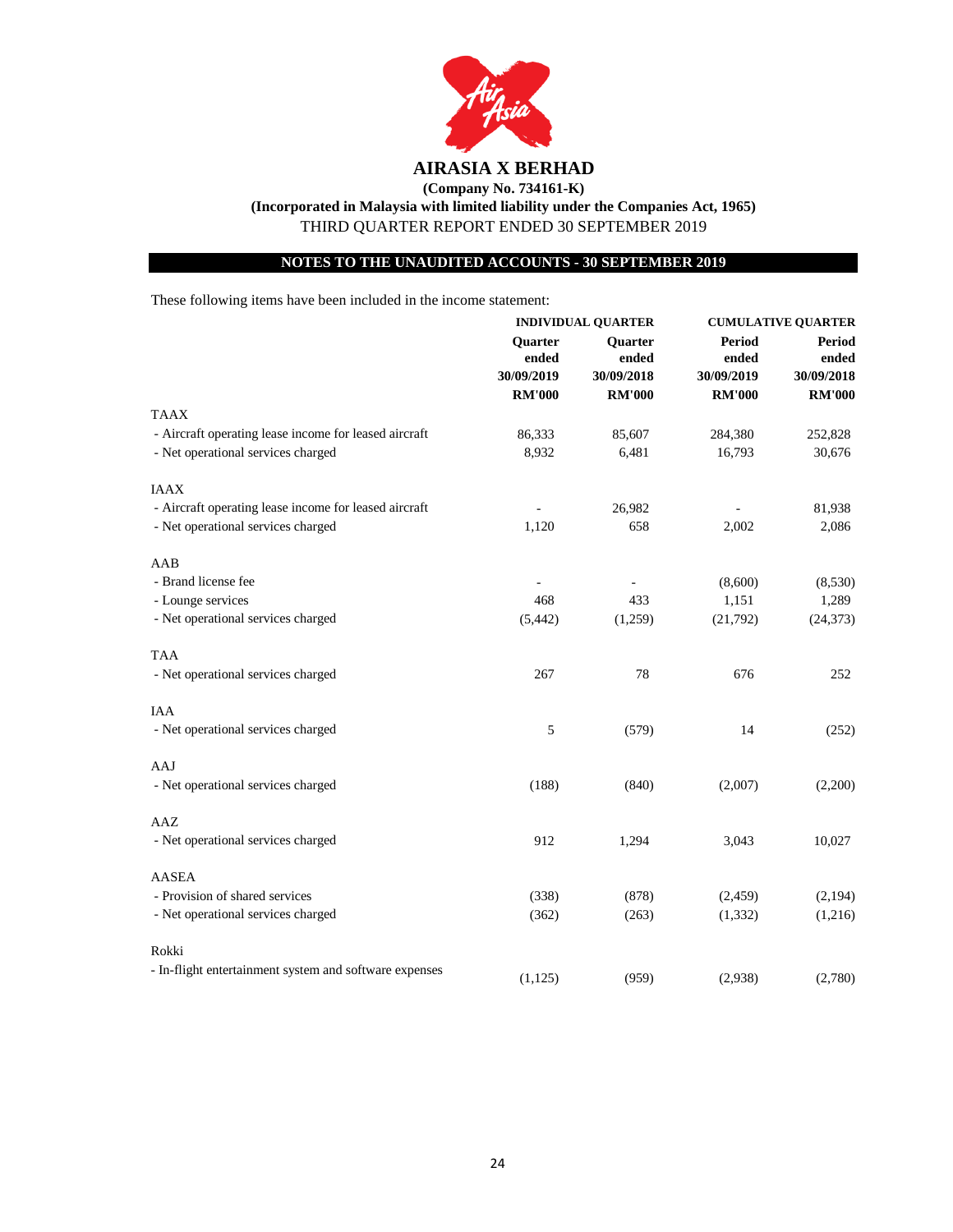

**(Company No. 734161-K) (Incorporated in Malaysia with limited liability under the Companies Act, 1965)** THIRD QUARTER REPORT ENDED 30 SEPTEMBER 2019

#### **NOTES TO THE UNAUDITED ACCOUNTS - 30 SEPTEMBER 2019**

|                                                      | <b>INDIVIDUAL QUARTER</b>                              |                                                        | <b>CUMULATIVE QUARTER</b>                             |                                                       |
|------------------------------------------------------|--------------------------------------------------------|--------------------------------------------------------|-------------------------------------------------------|-------------------------------------------------------|
|                                                      | <b>Ouarter</b><br>ended<br>30/09/2019<br><b>RM'000</b> | <b>Ouarter</b><br>ended<br>30/09/2018<br><b>RM'000</b> | <b>Period</b><br>ended<br>30/09/2019<br><b>RM'000</b> | <b>Period</b><br>ended<br>30/09/2018<br><b>RM'000</b> |
| <b>TIMB</b>                                          |                                                        |                                                        |                                                       |                                                       |
| - Commission received/receivable on travel insurance |                                                        |                                                        |                                                       |                                                       |
| insurance                                            | 266                                                    | 560                                                    | 1,473                                                 | 2,595                                                 |
| - Premium collected on behalf of TIMB on travel      |                                                        |                                                        |                                                       |                                                       |
| insurance                                            | (1,063)                                                | (2,240)                                                | (5,891)                                               | (10, 379)                                             |
| Yummy Kitchen                                        |                                                        |                                                        |                                                       |                                                       |
| - Provision of food catering services                | (359)                                                  | (342)                                                  | (1,093)                                               | (1,104)                                               |
| <b>GTR</b>                                           |                                                        |                                                        |                                                       |                                                       |
| - Ground handling services                           | (6,944)                                                | (8,565)                                                | (24, 899)                                             | (19,679)                                              |
| - Net operational services charged                   | 263                                                    | 222                                                    | 939                                                   | (530)                                                 |
| AAI                                                  |                                                        |                                                        |                                                       |                                                       |
| - Net operational services charged                   | (334)                                                  | (299)                                                  | (496)                                                 | (725)                                                 |
| <b>TELEPORT</b>                                      |                                                        |                                                        |                                                       |                                                       |
| - Purchase of cargo transportation capacity          | 42,350                                                 | 41,846                                                 | 127,750                                               | 41,846                                                |
| <b>BIG</b>                                           |                                                        |                                                        |                                                       |                                                       |
| - Sale of ticket and other ancillary revenue         | 2,879                                                  | 4,672                                                  | 12,420                                                | 6,575                                                 |
| - Purchase of loyalty point                          | (1,406)                                                | (2,051)                                                | (5,211)                                               | (2,845)                                               |
| AirAsia (Guangzhou)                                  |                                                        |                                                        |                                                       |                                                       |
| - Net operational services charged                   | (4,925)                                                | (5,916)                                                | (14,711)                                              | (18, 109)                                             |

#### **30. Review of Group's performance**

#### **Performance of current quarter against the same quarter last year for Malaysia**

The net operating loss for the Group in 3Q19 was RM69.5million as compared to a net operating loss of RM205.2 million in 3Q18. This was mainly due to the recognition of airport incentives, for which the Group had qualified, and a lower fuel price. In addition, an impairment of RM138.2m had been provided in the in the third quarter of 2018.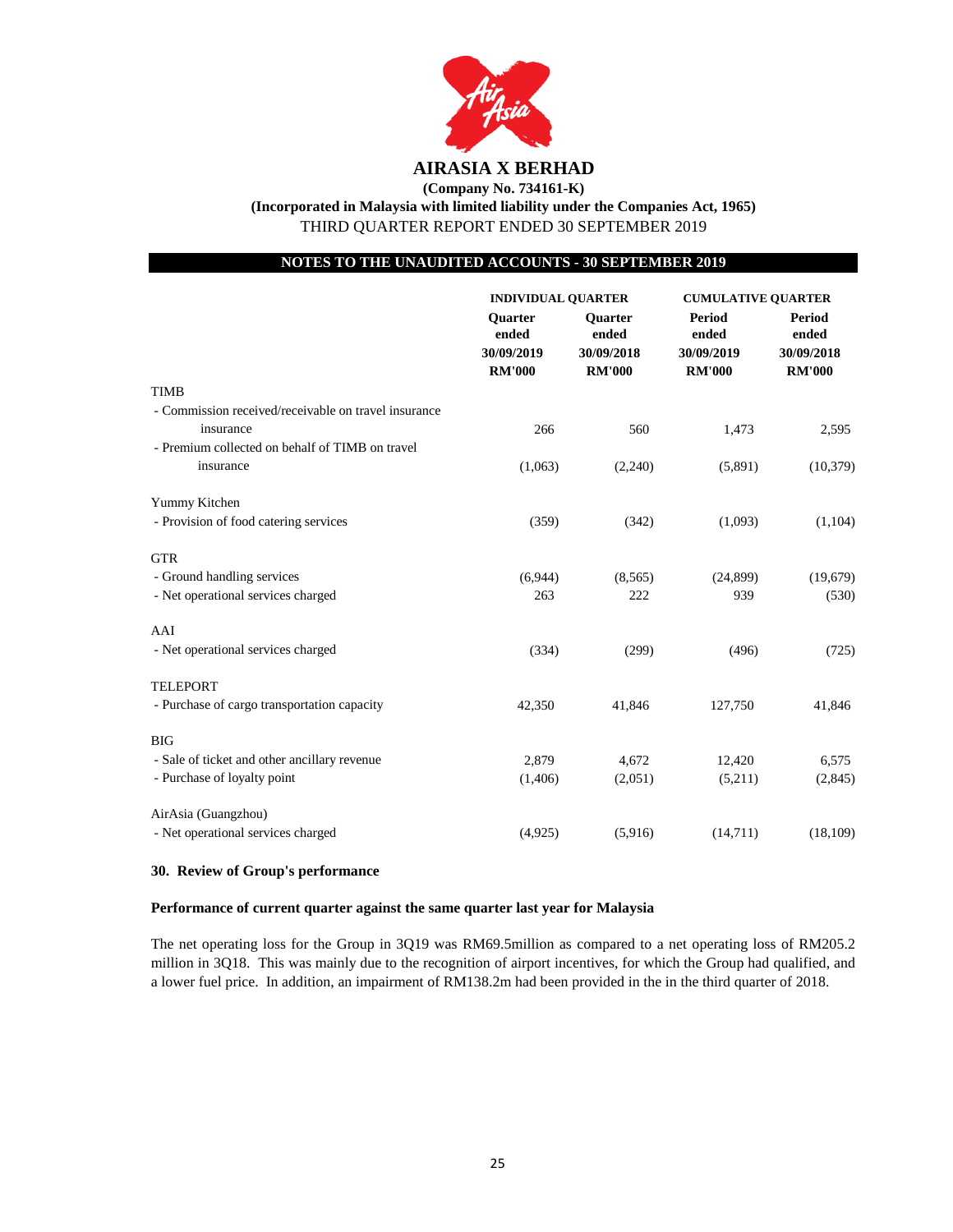

#### **NOTES TO THE UNAUDITED ACCOUNTS - 30 SEPTEMBER 2019**

#### **31. Variance of results against preceding quarter**

The Group recorded a loss before taxation of RM157 million for the quarter under review as compared to loss before taxation of RM269 million in 2Q19.

#### **32. Other profit and loss items**

In the current quarter and financial period, there has been no interest income, other income including investment income, interest expense, depreciation and amortisation, provision for and write off of receivables and inventories, gain or loss on disposal of quoted and unquoted investments or properties, impairment of assets, foreign exchange gain or loss, gain or loss on derivatives and/or exceptional items except as disclosed either in the consolidated income statements and/or notes to the unaudited financial statements.

#### **33. Commentary on prospects**

Passenger bookings in the forward months are tracking closely against capacity growth. The Company recognises the challenges posed by the weakening of the Malaysian Ringgit against the US Dollar and the recent implementation of a Departure Levy from all Malaysian airports, as well as irrational competition in the local aviation industry. However, the Company is safeguarded against fuel price volatility as 86% of the Company's fuel requirement for 4Q 2019 is hedged at average Brent hedge prices of US\$ 61/bbl. Amid these headwinds, the Group will actively capture revenue opportunities and exercise cost discipline to boost profitability in this challenging macroeconomic environment. Demand and load factors are expected to remain at a reasonably healthy level. In addition, it is worthwhile to note that average base fare is trending higher year-on-year in quarter four. On the fleet planning front, while AirAsia X Thailand is expecting two additional A330ceo aircraft through operating leases in December, AirAsia X Malaysia is expected to remain with 24 aircraft as it focuses on maximising aircraft utilisation and realigning its business model to ensure continued sustainability and commercial viability in the coming quarters.

The Management continues to work on reducing costs, including investment in digitalisation as part of AirAsia Group wide initiatives, which we believe will help reduce costs in the long run. The Company expects fourth quarter 2019 overall core results to remain reasonably healthier operationally year-on-year as the management remains committed to ensure sustainable growth amid challenges in the global aviation industry.

#### **34. Profit forecast**

The disclosure requirement is not applicable as the Group did not publish any profit forecast.